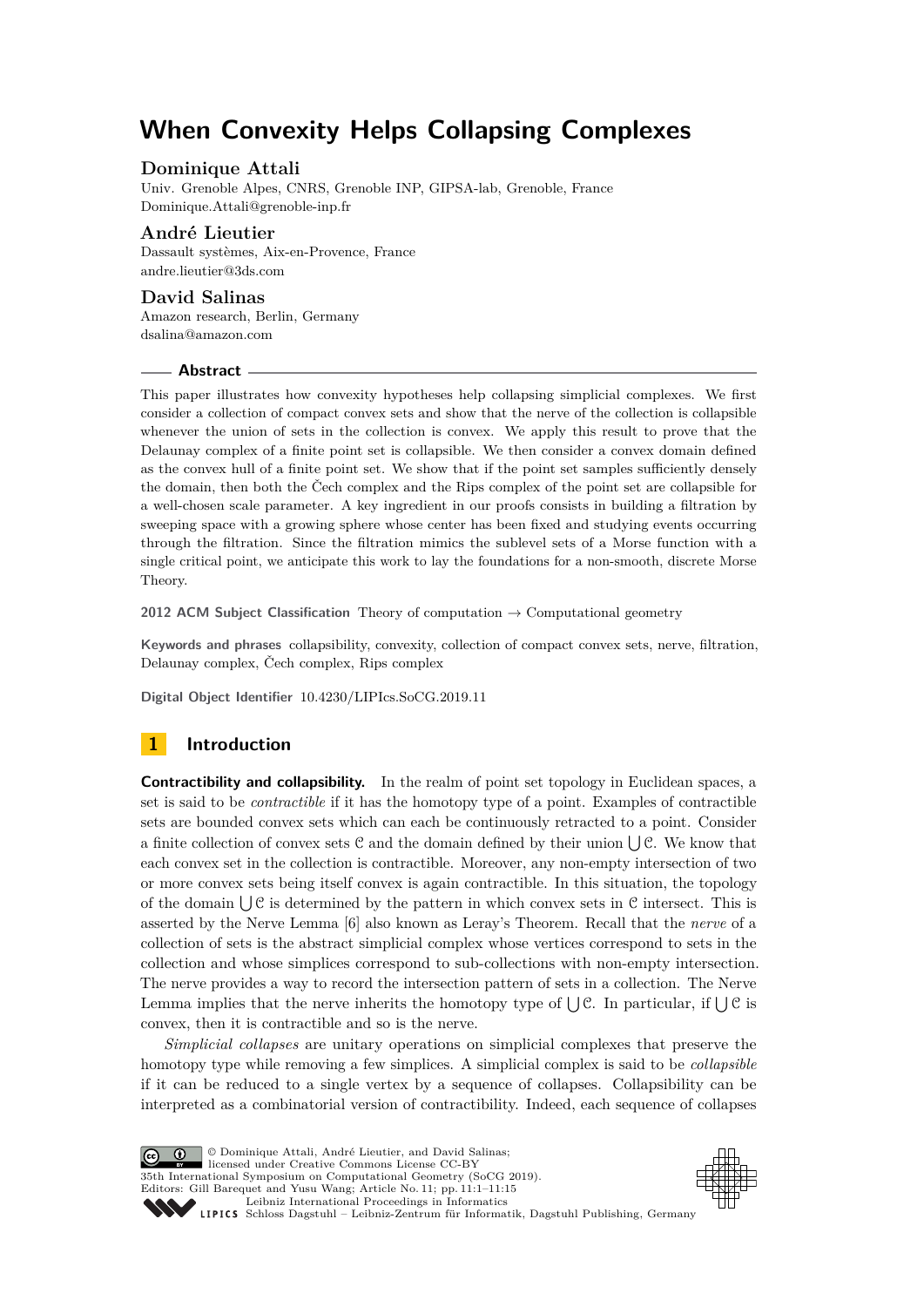#### **11:2 When Convexity Helps Collapsing Complexes**

can be interpreted as a combinatorial analog of a deformation retract. Whereas contractibility involves continuous processes, the notion of collapsibility, thanks to its combinatorial and finitary nature, can be handled directly in a computational context [\[4,](#page-14-2) [2,](#page-14-3) [3\]](#page-14-4).

If a simplicial complex is collapsible, then it is also contractible. However, the converse does not hold – the triangulated Bing's house is a famous example of simplicial complex which is contractible without being collapsible [\[9\]](#page-14-5). A natural question to ask is: Under which condition a simplicial complex is collapsible? This question has been studied in different context. For instance, it is known that all triangulation of the 2-dimensional ball are collapsible. Whether linear subdivisions of convex *d*-balls, or at least their subdivision, are collapsible has been a long-standing open problem [\[5\]](#page-14-6).

**Contributions.** In this paper, we establish collapsibility of certain simplicial complexes. First, we consider a finite collection of compact convex sets whose union is convex and prove that the nerve of the collection is collapsible. This is a stronger result than what we obtain when applying the Nerve Lemma which only entails contractibility of the nerve. Then, we focus on two simplicial complexes built upon a finite point set *S*. The first one is the Čech complex  $C(S,r)$  of *S* with scale parameter *r* defined as the nerve of the collection of balls of radius r centered at *S*. The second one is the Vietoris-Rips  $\mathcal{R}(S,r)$  which is the largest simplicial complex sharing with  $C(S, r)$  the same set of vertices and edges. In other words, a simplex belongs to  $\mathcal{R}(S,r)$  if and only if all its vertices and edges belong to  $\mathcal{C}(S,r)$ . Such a simplicial complex which enjoys the property to be completely determined by the set of its vertices and edges is called a *flag completion*. We study the situation in which the point set *S* samples sufficiently densely a given convex domain. As a second result, we obtain that, in this particular case, both the Čech complex and the Vietoris-Rips complex of *S* are collapsible for a well-chosen scale parameter. Furthermore, when reducing the Vietoris-Rips complex to a point by a sequence of collapses, we can do it in such a way that we preserve at all time the property of the complex to be a flag completion. This opens the possibility to compute the sequence of collapses by maintaining the graph formed by the vertices and edges, thus avoiding the complexity, possibly exponential in the dimension, required by an extensive complex representation; see [\[1\]](#page-14-7) for an example of a data structure optimized for "almost-flag" completions.

# **2 Preliminaries**

In this section we review the necessary background and explain some of our terms.

#### **2.1 Euclidean space, distances and convex sets**

 $\mathbb{R}^d$  denotes the Euclidean space and  $\|x - y\|$  the Euclidean distance between two points *x* and *y* of  $\mathbb{R}^d$ . Given a point  $o \in \mathbb{R}^d$  and a subset  $X \subseteq \mathbb{R}^d$ , we write  $d(o, X)$  for the infimum of Euclidean distances between *o* and points in *X*. By convention, we set  $d(o, X) = +\infty$ whenever *X* is empty. We write *∂X* for the boundary of *X*. The closed ball with center *x* and radius *r* is denoted by  $B(x, r)$ . The dilation of *X* by a ball of radius r centered at the origin is  $X^{\oplus r} = \bigcup_{x \in X} B(x, r)$  and referred to as the *r-offset* of *X*. If *X* is either compact or convex, so is  $X^{\oplus r}$ . It is easy to check that  $(X \cup Y)^{\oplus r} = X^{\oplus r} \cup Y^{\oplus r}$ . In this paper, we will use many times the following fact.

► Remark. Let  $o \in \mathbb{R}^d$  and  $X \subseteq \mathbb{R}^d$ . If *X* is a non-empty compact convex set, then there is a unique point  $x \in X$  such that  $d(o, X) = ||o - x||$ .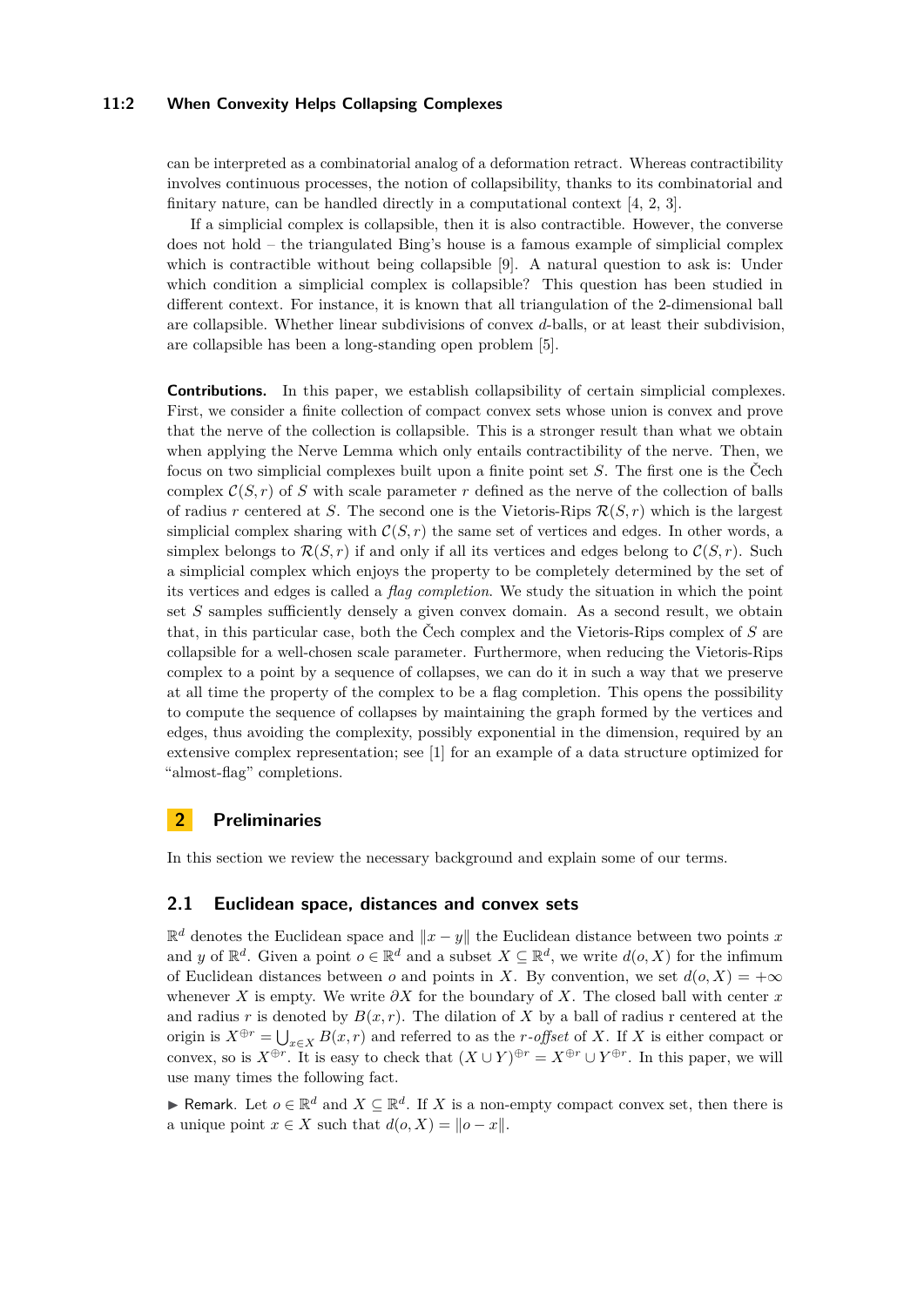#### **D. Attali, A. Lieutier, and D. Salinas 11:3 11:3 11:3**

## **2.2 Abstract simplicial complexes**

An *(abstract) simplex* is any finite non-empty set. The *dimension* of a simplex *σ* is one less than its cardinality. A *k-simplex* designates a simplex of dimension *k*. If  $\tau \subseteq \sigma$  is a non-empty subset, we call  $\tau$  a *face* of  $\sigma$  and  $\sigma$  a *coface* of  $\tau$ . If in addition  $\tau \neq \sigma$ , we say that  $\tau$  is a *proper face* and  $\sigma$  is a *proper coface*. Given a set of simplices  $\Delta$  and a simplex  $\sigma \in \Delta$ , we say that  $\sigma$  is *inclusion-maximal* in  $\Delta$  if it has no proper coface in  $\Delta$ . Similarly, we say that *σ* is *inclusion-minimal* if it has no proper face in ∆. An *abstract simplicial complex* is a collection of simplices *K*, that contains, with every simplex, the faces of that simplex. The vertex set of the abstract simplicial complex  $K$  is the union of its elements,  $Vert(K) = \bigcup_{\sigma \in K} \sigma$ . A *subcomplex* of *K* is a simplicial complex  $L \subseteq K$ . The *star* of  $\sigma$  in *K*, denoted  $\text{St}_K(\sigma)$ , is the set of cofaces of  $\sigma$ . The *link* of  $\sigma$  in  $K$ , denoted  $\text{Lk}_K(\sigma)$ , is the set of simplices  $\tau$  in *K* such that  $\tau \cup \sigma \in K$  and  $\tau \cap \sigma = \emptyset$ . It is a subcomplex of *K*. Another particular subcomplex is the *i-skeleton* consisting of all simplices of dimension *i* or less. We call the simplicial complex formed by a simplex and all its faces the *closure* of that simplex. The closure of a simplex is an example of cone. A *cone* is a simplicial complex *L* which contains a vertex *o* such that the following holds:  $\sigma \in L \implies \sigma \cup \{o\} \in L$ .

# <span id="page-2-0"></span>**2.3 Collapses**

Let  $\pi$ : Vert $(K) \to \mathbb{R}^n$  be an injective map that sends the *n* vertices of *K* to *n* affinely independent points of  $\mathbb{R}^n$ , such as for instance the *n* vectors of the standard basis of  $\mathbb{R}^n$ . Let Hull(*X*) denote the convex hull of  $X \subseteq \mathbb{R}^n$ . The *underlying space* of *K* is the point set  $|K| = \bigcup_{\sigma \in K} \text{Hull}(\pi(\sigma))$  and is defined up to a homeomorphism. We shall say that an operation preserves the homotopy-type of  $K$  if the result is a simplicial complex  $K'$  whose underlying space is homotopy equivalent to that of *K*. We are interested in simplifying a simplicial complex through a sequence of homotopy-preserving operations.

Consider the operation that removes from *K* the set of simplices  $\Delta = St_K(\sigma)$ . This operation is known to preserve the homotopy-type in the following three cases:

**1.**  $\Delta = \{\sigma, \tau\}$  with  $\sigma \neq \tau$ . This case can also be characterized by the fact that the link of  $\sigma$ is reduced to a singleton. The operation is called an *(elementary) collapse*.

**2.**  $\Delta = \{ \eta \mid \sigma \subseteq \eta \subseteq \tau \}$  with  $\sigma \neq \tau$ . This case can also be characterized by the fact that the link of  $\sigma$  is the *closure* of a simplex. The operation is called a *(classical) collapse*.

**3.** The link of *σ* is a cone. The operation is called an *(extended) collapse*.

Both classical and extended collapses can be expressed as compositions of elementary collapses. A simplicial complex is said to be *collapsible* if it can be reduced to a single vertex by a finite sequence of collapses (either elementary, classical or extended).

## <span id="page-2-1"></span>**2.4 Filtrations**

In the next two sections, we establish collapsibility of certain simplicial complexes using the following strategy. We associate to simplicial complex *K* a filtration  $\{K(t)\}_{t\in\mathbb{R}}$  which is a nested one-parameter family of simplicial complexes such that  $K(-\infty) = \emptyset$  and  $K(+\infty) = K$ . The filtration induces a strict order on simplices of *K* defined by  $\eta \prec_K \nu \Leftrightarrow {\eta \in K(t_i)}$  and  $\nu \in K(t_i) \setminus K(t_i)$  for some  $t_i < t_j$ . Simply put, as time *t* goes by, if a simplex *η* shows up in  $K(t)$  strictly before another simplex *ν*, then  $\eta \prec_K \nu$ . As we continuously increases the parameter *t* from  $-\infty$  to  $+\infty$ , the simplicial complex  $K(t)$  changes only at finitely many values of *t* for which the set of simplices  $\Delta(t) = K(t) \ \lim_{u \to t^-} K(u)$  is non-empty, where  $\lim_{u\to t^-} K(u)$  designates the limit of  $K(u)$  as *u* approaches *t* from below. Let  $t_0$  be the first time at which a non-empty simplicial complex appears in the filtration. In other words,  $K(t_0)$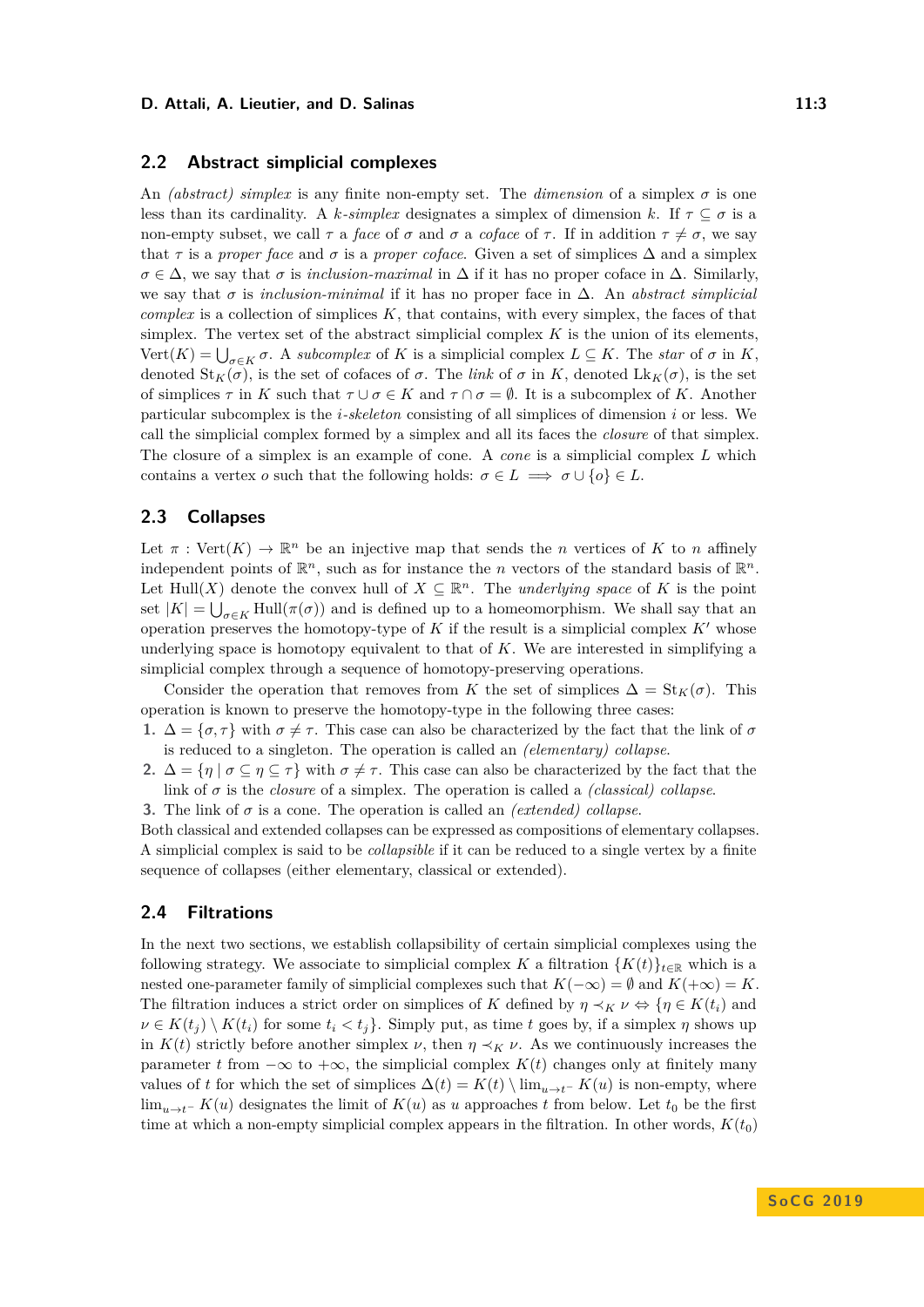#### **11:4 When Convexity Helps Collapsing Complexes**

is the smallest non-empty simplicial complex in the filtration. To prove that *K* is collapsible, it suffices to show that: (1)  $K(t_0)$  is collapsible; (2) the operation that removes  $\Delta(t)$  from  $K(t)$  is a collapse for all  $t > t_0$ . For this purpose, it will be crucial to build filtrations that are simple (see Figure [1\)](#page-3-0):

**► Definition 1.** *The filtration*  ${K(t)}_{t \in \mathbb{R}}$  *is* simple *if for all*  $t > t_0$ *, then*  $\Delta(t)$  *has a unique inclusion-minimal element*  $\sigma_t$ *.* 

<span id="page-3-0"></span>

**Figure 1** The 6 simplicial complexes form a filtration of *K* which is simple.

When the filtration is simple,  $\Delta(t)$  is precisely the star of  $\sigma_t$  in  $K(t)$  and removing  $\Delta(t)$ from  $K(t)$  is a collapse if one of the three conditions listed in Section [2.3](#page-2-0) is satisfied.

**► Definition 2.** *Two simplices*  $σ$ <sup>1</sup> *and*  $σ$ <sup>2</sup> *are in* conjunction *in filtration*  ${K(t)}_{t∈ℝ}$  *if they are both inclusion-minimal elements of*  $\Delta(t)$  *for some*  $t > t_0$  *(see Figure [2\)](#page-3-1).* 

<span id="page-3-1"></span>

**Figure 2** The 5 simplicial complexes form a filtration of *K* which is not simple as simplices *CD* and *E* are in conjunction.

Clearly, a filtration is simple if and only if it contains no pair of simplices in conjunction. The following definition will be useful when, in the next section, we perturb a filtration to make it simple.

▶ **Definition 3.** *Consider a filtration*  ${K(t)}_{t \in \mathbb{R}}$  *of K and a filtration*  ${L(t)}_{t \in \mathbb{R}}$  *of L. We say that the filtration*  $\{L(t)\}_{t\in\mathbb{R}}$  *is* finer *than the filtration*  $\{K(t)\}_{t\in\mathbb{R}}$  *if for all*  $t \in \mathbb{R}$ *, there exists*  $t' \in \mathbb{R}$  *such that*  $K(t) = L(t')$ *.* 

 $\blacktriangleright$  Remark. If  ${L(t)}_{t \in \mathbb{R}}$  finer than  ${K(t)}_{t \in \mathbb{R}}$ , then  $η \prec_K ν$   $\Longrightarrow η \prec_L ν$ .

# **3 Collapsing nerves of compact convex sets**

# **3.1 Statement of results**

Given a finite collection of sets C, we write  $\bigcup \mathcal{C}$  for the union of sets in C and  $\bigcap \mathcal{C}$  for the common intersection of sets in  $\mathcal C$ . The nerve of  $\mathcal C$  is the abstract simplicial complex that consists of all non-empty subcollections whose sets have a non-empty common intersection,

 $\text{Nrv } \mathcal{C} = \{ \eta \subseteq \mathcal{C} \mid \bigcap \eta \neq \emptyset \}.$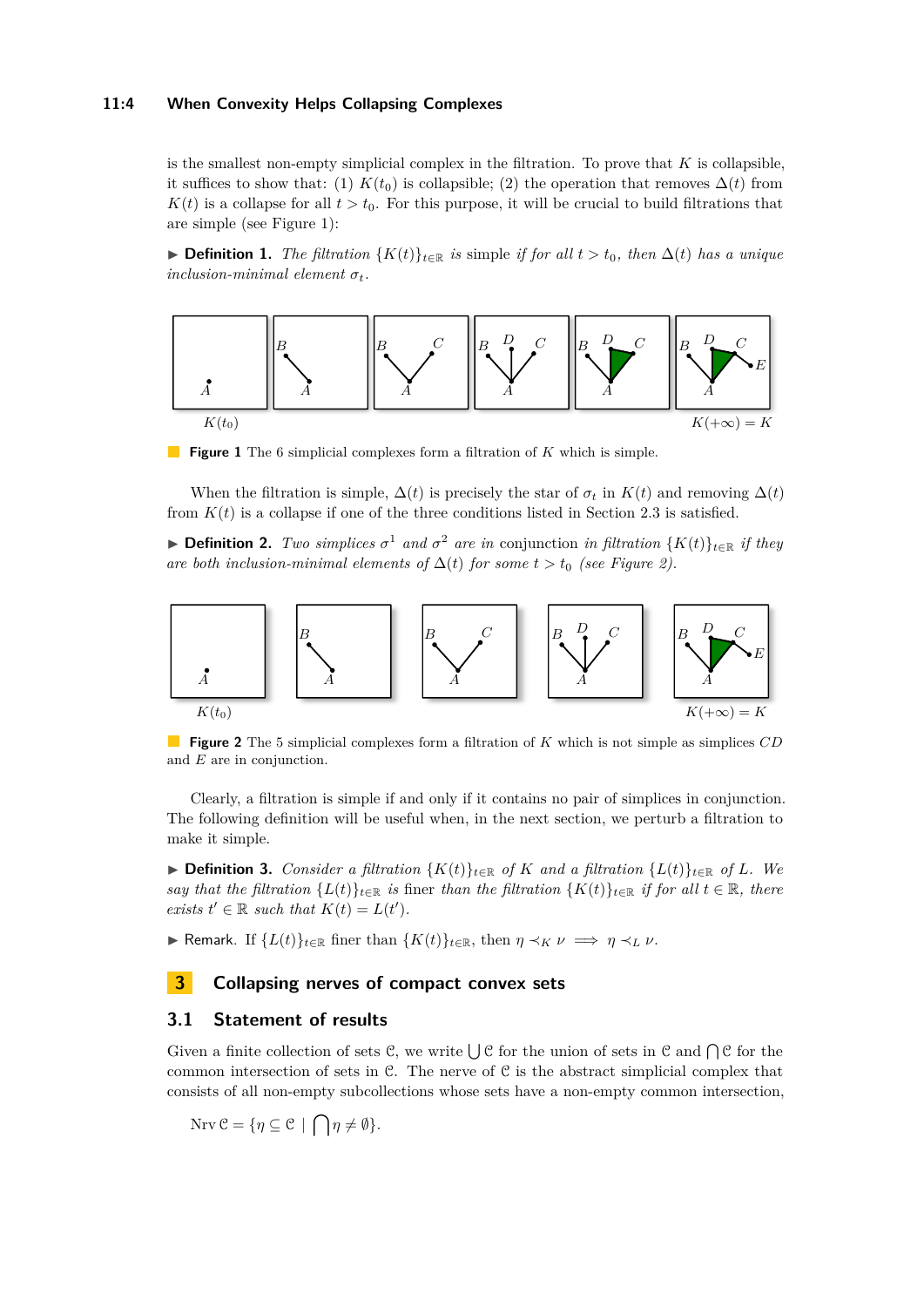#### **D. Attali, A. Lieutier, and D. Salinas 11:5 11:5 11:5**

The nerve theorem implies that if all sets in C are compact and convex, then the nerve of C is homotopy equivalent to the union of sets in C, that is Nrv  $\mathcal{C} \simeq \bigcup \mathcal{C}$ . We get immediately that if furthermore  $\bigcup \mathcal{C}$  is a non-empty convex set, then Nrv  $\mathcal{C}$  is contractible. In this paper, we prove that under the same hypotheses on C, we have a stronger result, namely, that Nrv C is collapsible. Formally:

<span id="page-4-0"></span> $\triangleright$  **Theorem 4.** If  $\mathcal{C}$  *is a finite collection of compact convex sets whose union*  $\bigcup \mathcal{C}$  *is a non-empty convex set, then* Nrv C *is collapsible.*

Two corollaries follow immediately. First, we obtain collapsibility of the Delaunay complex. Recall that given a finite point set  $S \subseteq \mathbb{R}^d$ , the *Voronoi region* of  $a \in S$  is  $V_a = \{x \in \mathbb{R}^d \mid ||x - a|| \le ||x - s||, \ \forall s \in S\}$  and the *Delaunay complex* of *S* is the nerve of Voronoi regions,  $Del(S) = Nrv{V_s | s \in S}.$ 

▶ **Corollary 5.** *The Delaunay complex of any finite point set*  $S \subseteq \mathbb{R}^d$  *is collapsible.* 

**Proof.** Apply Theorem [4](#page-4-0) to the collection  $\mathcal{C} = \{V_s \cap B \mid s \in S\}$ , where *B* is any ball large enough to intersect all common intersection  $\bigcap_{s \in \sigma} V_s$  for  $\sigma$  ranging over Nrv *S*. The result follows because  $Del(S)$  is isomorphic to Nrv C which is collapsible by Theorem [4.](#page-4-0)

To state the second corollary, recall that the Čech complex of a finite point set  $S \subseteq \mathbb{R}^d$ with parameter  $r \in \mathbb{R}$  is the nerve of the collection of balls,  $\mathcal{C}(S,r) = Nrv\{B(s,r) \mid s \in S\}$ and denote by Hull(*S*) the convex hull of *S*.

▶ Corollary 6. The Čech complex of a finite point set  $S \subseteq \mathbb{R}^d$  with parameter  $r \in \mathbb{R}$  is *collapsible whenever*  $Hull(S) \subseteq S^{\oplus r}$ .

Before proving the corollary, notice that the condition on *S* is tight as for any  $\delta > 0$ , if  $\text{Hull}(S) \subseteq S^{\oplus (r+\delta)}$ , then  $\mathcal{C}(S,r)$  is not necessarily collapsible. Take for instance the Cech complex of two points at distance  $2(r + \delta)$ .

**Proof.** Apply Theorem [4](#page-4-0) to the collection  $\mathcal{C} = \{B(s,r) \cap \text{Hull}(S) \mid s \in S\}$  and notice that Nrv  $C$  is isomorphic to  $C(S, r)$ .

We prove Theorem [4](#page-4-0) by adopting the following strategy. Consider a finite collection C of compact convex sets whose union  $\bigcup \mathcal{C}$  is non-empty and convex. We first build a filtration of Nrv C from which we derive a sequence of collapses reducing Nrv C to a vertex. The rest of the section is devoted to the proof of Theorem [4.](#page-4-0) In Section [3.2,](#page-4-1) we build the filtration and show that the smallest non-empty simplicial complex in the filtration is collapsible. In Section [3.3,](#page-5-0) we show that we can always perturb the collection  $\mathcal C$  so that the filtration associated to Nrv C enjoys nice properties (in a sense to be made precise). In Section [3.4,](#page-7-0) we study the filtration of the perturbed collection and show that events through the filtration are collapses.

# <span id="page-4-1"></span>**3.2 Building a filtration**

Let  $C$  be a family of subsets of  $\mathbb{R}^d$  whose union  $\bigcup C$  is non-empty. Let *o* be a fix point in  $\mathbb{R}^d$  that belongs to  $\bigcup \mathcal{C}$ . We build a filtration of Nrv C by sweeping the space  $\mathbb{R}^d$  with a sphere centered at *o* and whose radius  $t > 0$  continuously increases from 0 to  $+\infty$ . Simplicial complexes  $K_{o,\mathcal{C}}(t)$  in the filtration are obtained by keeping simplices in Nrv C which are subcollections of C whose common intersections have a distance to *o* equal to or less than *t*:

$$
K_{o,\mathcal{C}}(t) = \{ \eta \subseteq \mathcal{C} \mid d(o, \bigcap \eta) \le t \}.
$$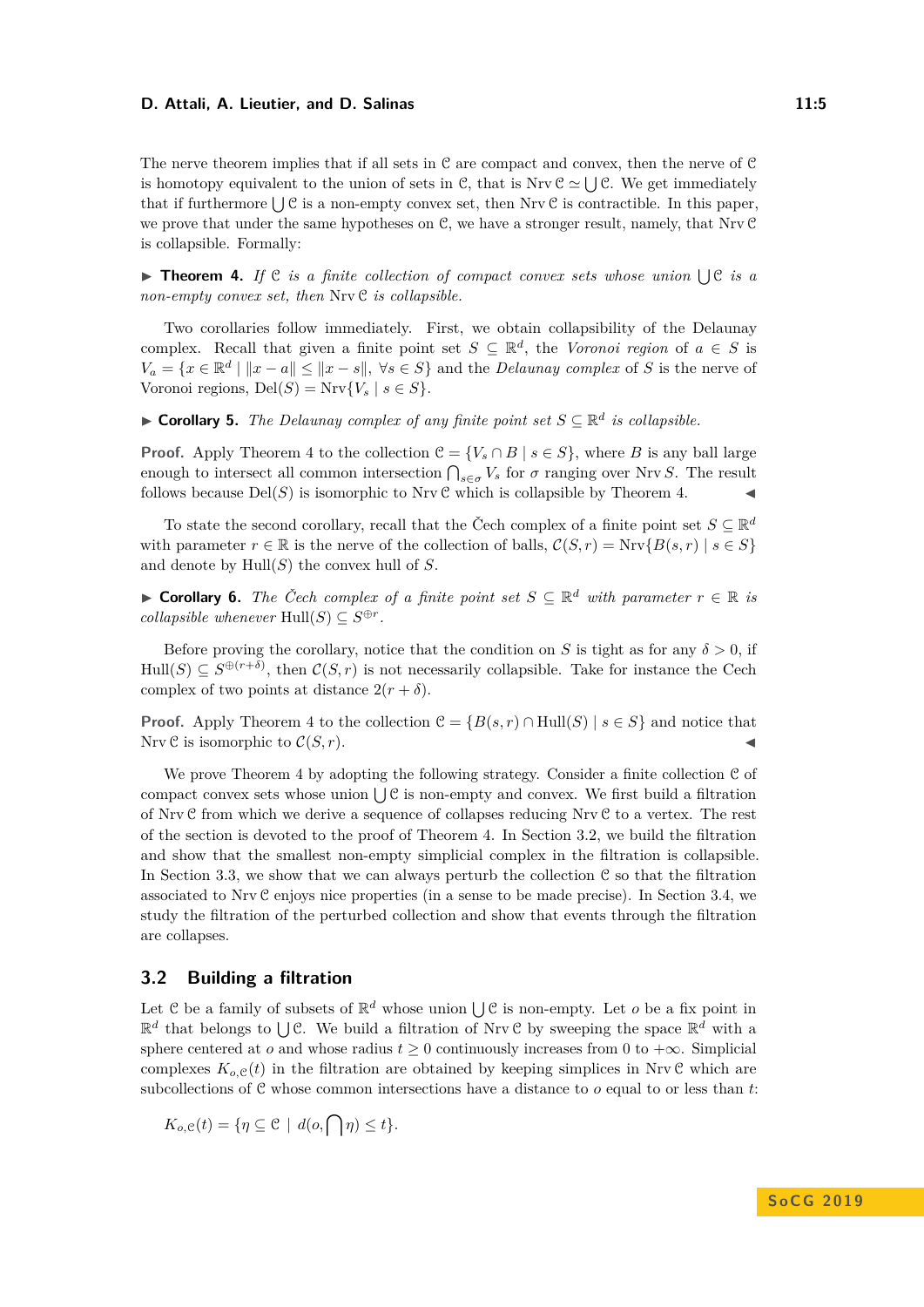#### **11:6 When Convexity Helps Collapsing Complexes**

Clearly,  $K_{o,\mathcal{C}}(t) = \emptyset$  for all  $t < 0$  and  $K_{o,\mathcal{C}}(+\infty) = \text{Nrv} \mathcal{C}$ . Notice that  $K_{o,\mathcal{C}}(0)$  is non-empty because point *o* belongs to at least one set *C* in the collection C and thus  $K_{o, \mathcal{C}}(0)$  contains at least vertex *C*. It follows that  $K_{o,\mathcal{C}}(0)$  is the smallest non-empty simplicial complex in the filtration. As we continuously increases the parameter t from  $-\infty$  to  $+\infty$ , the simplicial complex  $K_{o,\mathcal{C}}(t)$  changes only at finitely many values of t for which the set of simplices

$$
\Delta_{o,\mathcal{C}}(t) = \{ \eta \subseteq \mathcal{C} \mid d(o, \bigcap \eta) = t \}
$$

is non-empty. When these events happen, the sphere centered at *o* with radius *t* passes through particular points of  $\bigcup \mathcal{C}$  that we call *trigger points* and defined below; see Figure [3.](#page-5-1)

 $\blacktriangleright$  **Definition 7.** *Consider*  $\eta \subseteq \mathcal{C}$  *such that*  $\bigcap \eta \neq \emptyset$ *. The trigger point of*  $\eta$  *(with respect to o) is the point of*  $\bigcap$  *<i>n at which the smallest distance to o is achieved. There is thus one trigger point per simplex in* Nrv C *and the set of all these points is referred to as the trigger points of* Nrv C *(with respect to o).*

<span id="page-5-1"></span>

**Figure 3** Left: Collection of five convex sets {*A, B, C, D, E*} whose union is convex. The nerve possesses six trigger points (red dots) among which one of them *xAB* lies on the boundary of the union and another one *xACD* does not lie in the interior of any convex set in the collection. The filtration associated to the nerve is depicted in Figure [2](#page-3-1) and is not simple. Right: as we offset sets in the collection while keeping the union convex and the nerve unchanged, the trigger point *xAB* moves in the interior of the union and the trigger point *xACD* moves in the interior of at least one convex set (namely *A*). The associated filtration is depicted in Figure [1](#page-3-0) and is simple.

<span id="page-5-2"></span>**Lemma 8.** Let  $C$  be a family of subsets of  $\mathbb{R}^d$  whose union  $\bigcup C$  is non-empty and convex *and let*  $o \in \bigcup \mathcal{C}$ *. Then,*  $K_{o, \mathcal{C}}(0)$  *is collapsible.* 

**Proof.** Let  $\tau_0 = \{C \in \mathbb{C} \mid o \in C\}$ . The simplicial complex  $K_{o,\mathbb{C}}(0) = \{\eta \subseteq \mathbb{C} \mid d(o, \bigcap \eta) = 0\}$ consists of  $\tau_0$  together with all its faces and is clearly collapsible.

# <span id="page-5-0"></span>**3.3 Perturbing filtrations**

Let  $C$  be a finite family of compact convex sets whose union  $\bigcup C$  is convex and non-empty and pick a point  $o$  in  $\bigcup \mathcal{C}$ . In this section, we establish that it is always possible to perturb the family C into a family of compact convex sets so as to make the filtration  $K_{o, \mathcal{C}}(t)$  simple while leaving  $\bigcup \mathcal{C}$  convex and Nrv  $\mathcal{C}$  unchanged. Roughly speaking, we shall perturb sets in the collection by thickening them.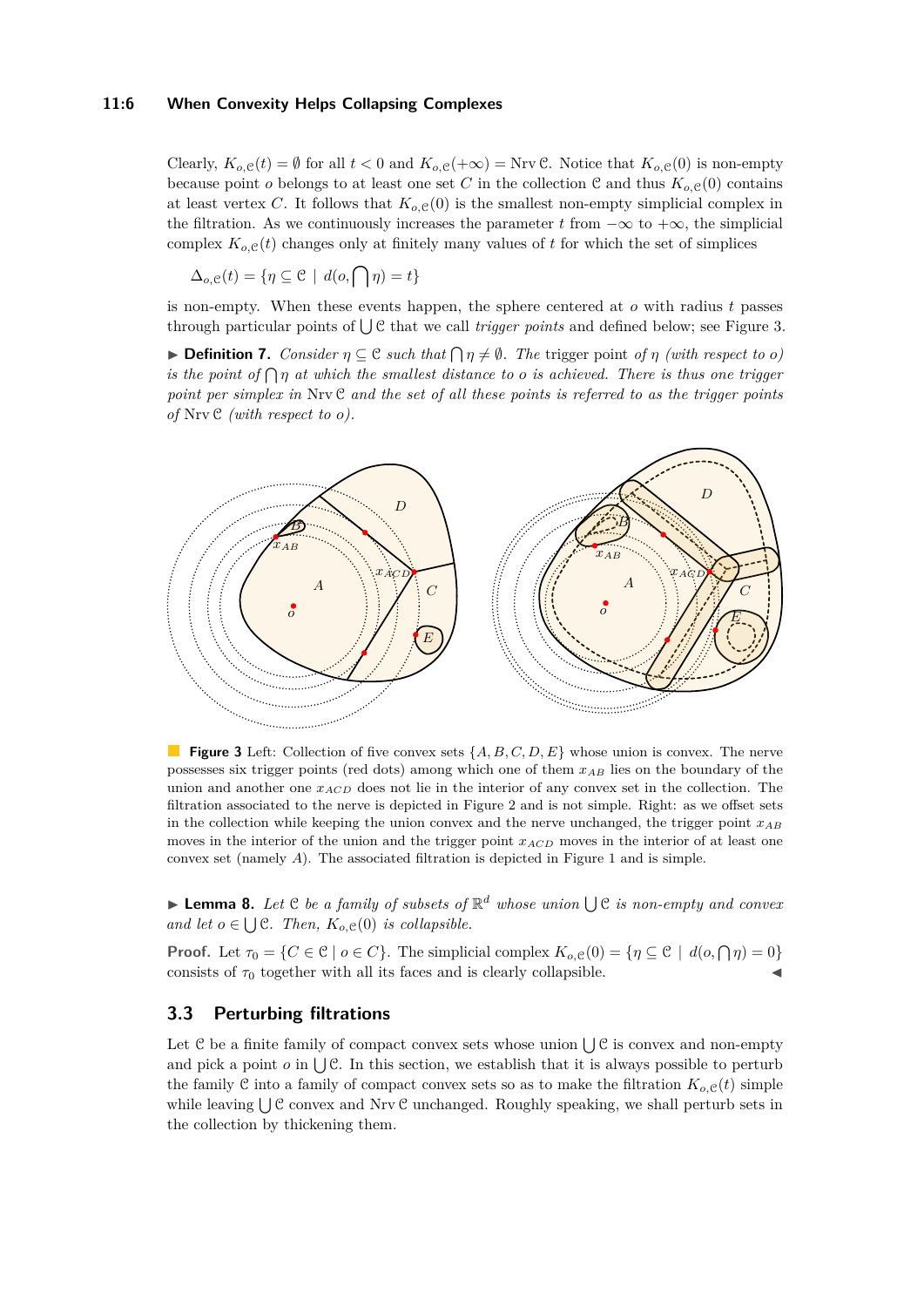#### **D. Attali, A. Lieutier, and D. Salinas 11:7 11:7 11:7**

<span id="page-6-0"></span> $\triangleright$  **Lemma 9.** *For all δ* > 0*, there exists a non-negative map*  $\alpha$  :  $\mathcal{C} \rightarrow \mathbb{R}$  *bounded above by δ such that if we replace each set*  $C \in \mathcal{C}$  *by set*  $C^{\oplus \alpha(C)} \cap \bigcup \mathcal{C}$ *, we perturb*  $\mathcal{C}$  *in such a way that (1) the nerve of*  $C$  *is left unchanged; (2) the filtration*  $K_{o,C}(t)$  *becomes simple.* 

The proof of Lemma [9](#page-6-0) relies on three technical lemmas. To state them, we need some notation and definitions. A *perturbation* of C is a map  $f: \mathcal{C} \to \mathcal{P}(\mathbb{R}^d)$ , where  $\mathcal{P}(\mathbb{R}^d)$  designates the power set of  $\mathbb{R}^d$ . For a subcollection  $\eta \subseteq \mathcal{C}$  and a simplicial complex *L* over  $\mathcal{C}$ , we write  $f(\eta) = \{f(C) \mid C \in \eta\}$  and  $f(L) = \{f(\eta) \mid \eta \in L\}$ . For any non-negative map  $\alpha : C \to \mathbb{R}$ , we write  $\eta^{\oplus \alpha} = \{ C^{\oplus \alpha(C)} \mid C \in \eta \}$  and  $L^{\oplus \alpha} = \{ \eta^{\oplus \alpha} \mid \eta \in L \}$ . A simple compactness argument implies the first lemma of which the proof is omitted.

<span id="page-6-1"></span>**I Lemma 10.** Let X be a finite collection of compact sets. There exists  $\varepsilon > 0$  such that for *all non-negative maps*  $\xi : \mathcal{X} \to \mathbb{R}$  *bounded above by*  $\varepsilon$ *, we have*  $(Nrv \mathcal{X})^{\oplus \xi} = Nrv(\mathcal{X}^{\oplus \xi})$ *.* 

<span id="page-6-2"></span>**I Lemma 11.** *There exists*  $\varepsilon > 0$  *such that for all non-negative maps*  $\alpha : \mathcal{C} \to \mathbb{R}$  *bounded above by*  $\varepsilon$  *and all*  $0 \leq \beta \leq \varepsilon$ *, if we replace each set*  $C \in \mathcal{C}$  *by set*  $C^{\oplus \alpha(C)} \cap (\bigcup \mathcal{C})^{\oplus \beta}$ *, we perturb* C *in such a way that* (1) the nerve of C *is left unchanged;* (2) the filtration  $K_{o,\mathcal{C}}(t)$ *after perturbation is finer than what it was before perturbation.*

**Proof.** Consider a non-negative map  $\alpha$  bounded above by  $\varepsilon$  and  $0 \leq \beta \leq \varepsilon$ . Write  $f_{\alpha,\beta}(C)$  =  $C^{\oplus \alpha(C)} \cap (\bigcup \mathcal{C})^{\oplus \beta}$ . To prove (1), we apply Lemma [10](#page-6-1) to the set  $\mathfrak{X} = \mathcal{C} \cup \{\bigcup \mathcal{C}\}$  and the map *ξ* defined by  $\xi(C) = \alpha(C)$  for all  $C \in \mathcal{C}$  and  $\xi(\bigcup \mathcal{C}) = \beta$ . We know that for  $\varepsilon > 0$  small enough,  $Nrv \mathfrak{X} = Nrv(\mathfrak{X}^{\oplus \xi})$  or equivalently  $\bigcap \eta \neq \emptyset \Leftrightarrow \bigcap f_{\alpha,\beta}(\eta) \neq \emptyset$  for all  $\eta \subseteq \mathcal{C}$ , showing that  $(1)$  holds. To prove  $(2)$ , write

$$
K(t) = \{ \eta \subseteq \mathcal{C} \mid d(o, \bigcap \eta) \le t \}
$$
  

$$
L_{\alpha,\beta}(t) = \{ \eta \subseteq \mathcal{C} \mid d(o, \bigcap f_{\alpha,\beta}(\eta)) \le t \}
$$

and let us establish that  $L_{\alpha,\beta}(t)$  is finer than  $K(t)$ . As we continuously increases the parameter *t* from  $-\infty$  to  $+\infty$ , the simplicial complex  $K(t)$  changes only at finitely many values  $0 = t_0 < \ldots < t_m$  of *t*. Let  $B_i = B(o, t_i)$  for  $i \in \{0, \ldots, m\}$ . Let us apply Lemma [10](#page-6-1)  $\text{for the set } \mathfrak{X} = \mathfrak{C} \cup \{\bigcup \mathfrak{C}\} \cup \{B_0, \ldots, B_m\}$  and the map  $\xi$  defined by  $\xi(C) = \alpha(C)$  for all  $C \in \mathfrak{C}$ ,  $\xi(\bigcup \mathcal{C}) = \beta$  and  $\xi(B_i) = 0$ . Lemma [10](#page-6-1) implies that for  $\varepsilon > 0$  small enough, we have the following five equivalences:  $\eta \in K(t_i) \Leftrightarrow d(o, \bigcap \eta) \leq t_i \Leftrightarrow B_i \cap \bigcap \eta \neq \emptyset \Leftrightarrow B_i \cap \bigcap f_{\alpha,\beta}(\eta) \neq$  $\emptyset \Leftrightarrow d(o, \bigcap f_{\alpha,\beta}(\eta)) \leq t_i \Leftrightarrow \eta \in L_{\alpha,\beta}(t_i)$ . Thus, for all  $t \geq 0$ , there exists *i* such that  $K(t) = K(t_i) = L(t_i)$  and  $L_{\alpha,\beta}(t)$  is finer than  $K(t)$ .

Next lemma ensures that when we replace one of the set *C* in  $\mathcal C$  by  $C^{\oplus \varepsilon} \cap \bigcup \mathcal C$ , some of the events in the corresponding filtration happen at an earlier time. Precisely:

<span id="page-6-3"></span>**► Lemma 12.** Let  $C \in \mathcal{C}$  and  $\eta \subseteq \mathcal{C}$  such that  $C \notin \eta$ . Suppose  $\{C\} \cup \eta$  is inclusion-minimal *in*  $\Delta_{o,\mathcal{C}}(t)$ *. Then, for all*  $t > d(o, \bigcup \mathcal{C})$  *and all*  $\varepsilon > 0$ *, we have*  $d(o, C^{\oplus \varepsilon} \cap \bigcap \eta \cap \bigcup \mathcal{C}) < t$ *.* 

**Proof.** By assumption,  $d(o, C \cap \bigcap \eta) = t$ . If  $\eta \neq \emptyset$ , then  $\eta$  is a proper subset of  $\{C\} \cup \eta$  and the minimality of  $\{C\} \cup \eta$  in  $\Delta_{o,\mathcal{C}}(t)$  implies that  $d(o, \bigcap \eta) < t$  and therefore  $d(o, \bigcap \eta \cap \bigcup \mathcal{C}) < t$ . If  $\eta = \emptyset$ , observe that the later inequality holds because we have assumed that  $d(o, \bigcup \mathcal{C}) < t$ . Let *x* be the point in  $C \cap \bigcap \eta$  closest to *o* and let *x'* be the point in  $\bigcap \eta \cap \bigcup C$  closest to *o*. As we go from  $x$  to  $x'$  on the segment connecting  $x$  to  $x'$ , the distance to  $o$  decreases in a sufficiently small neighborhood of *x* while we remain in both sets  $C^{\oplus \varepsilon}$  and  $\bigcap \eta \cap \bigcup \mathcal{C}$ . Thus,  $d(o, C<sup>⊕ε</sup> ∩ ∩ η ∩$  $\mathcal{C}$ )  $< t$ .

Before proving Lemma [9,](#page-6-0) recall that two simplices  $\sigma^1$  and  $\sigma^2$  are in conjunction in filtration  $K_{o,\mathcal{C}}(t)$  if they are both inclusion-minimal elements of  $\Delta_{o,\mathcal{C}}(t)$  for some  $t > 0$ .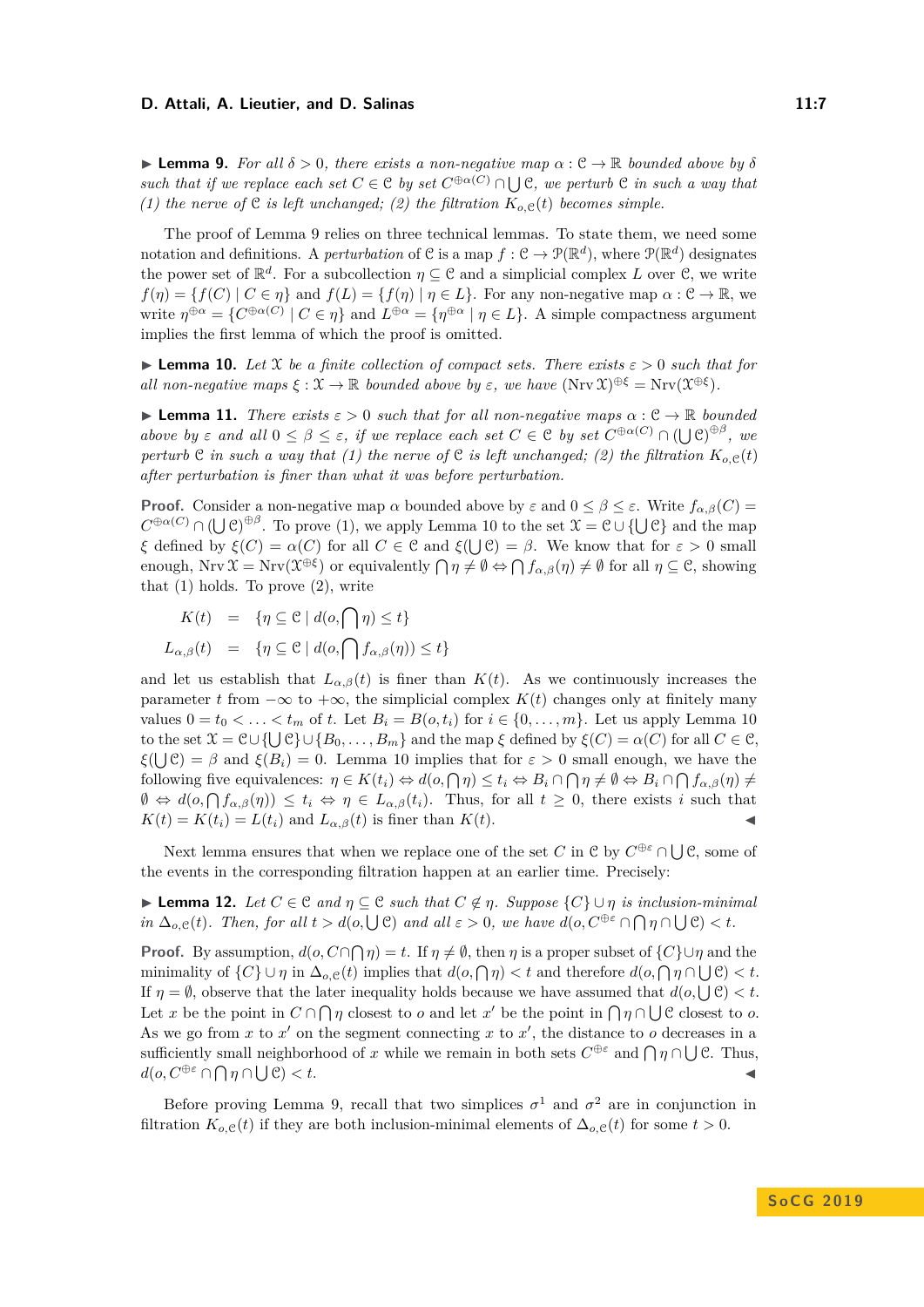#### **11:8 When Convexity Helps Collapsing Complexes**

**Proof of Lemma [9.](#page-6-0)** The proof consists in applying a sequence of elementary perturbations to set C while preserving Nrv C and  $\bigcup$  C until no two simplices remain in conjunction in the filtration  $K_{o,\mathcal{C}}(t)$ . Suppose two simplices are in conjunction, say  $\sigma^1$  and  $\sigma^2$ . Suppose  $C \in \sigma^1$ and  $C \notin \sigma^2$  and replace the convex set  $C$  by  $C^{\oplus \varepsilon} \cap \bigcup C$ . Clearly,  $\mathcal C$  is still a collection of compact convex sets,  $\bigcup \mathcal{C}$  is left unchanged by the operation and Lemma [11](#page-6-2) implies that for  $\varepsilon > 0$  small enough, the nerve of C is also left unchanged. We prove below that for  $\varepsilon > 0$ small enough: (1)  $\sigma^1$  and  $\sigma^2$  are not in conjunction anymore after the operation; (2) two simplices  $\eta$  and  $\nu$  are not in conjunction after the operation unless a face  $\eta' \subseteq \eta$  and a face  $\nu' \subseteq \nu$  were already in conjunction before the operation. Introduce the map  $f : \mathcal{C} \to \mathcal{P}(\mathbb{R}^d)$ defined by  $f(C) = C^{\oplus \varepsilon} \cap \bigcup \mathcal{C}$  and  $f(C') = C'$  for all  $C' \neq C$ .

- **(1)** Let us prove that for  $\varepsilon > 0$  small enough,  $f(\sigma^1)$  and  $f(\sigma^2)$  are not in conjunction in *K*<sub>*o,f*(*C*)(*t*). Let  $t = d(o, \bigcap \sigma^1) = d(o, \bigcap \sigma^2)$  and suppose  $\sigma^1 = \{C\} \cup \eta$  with  $C \notin \eta$ . By</sub> construction,  $f(\sigma^1) = C^{\oplus \varepsilon} \cap \bigcap \eta \cap \bigcup \mathcal{C}$ . By Lemma [12,](#page-6-3) we have  $d(o, \bigcap f(\sigma^1)) < t$  $d(o, \bigcap f(\sigma^2))$ , showing that  $f(\sigma^1)$  and  $f(\sigma^2)$  are not in conjunction in  $K_{o,f(\mathcal{C})}(t)$ .
- **(2)** Let us prove that for  $\varepsilon > 0$  small enough, two simplices  $f(\eta)$  and  $f(\nu)$  cannot be in conjunction in  $K_{o,f(\mathcal{C})}(t)$  unless a face  $\eta' \subseteq \eta$  and a face  $\nu' \subseteq \nu$  are in conjunction in  $K_{o,\mathcal{C}}(t)$ . Consider two simplices  $f(\eta)$  and  $f(\nu)$  in conjunction in  $K_{o,f(\mathcal{C})}(t)$ . By Lemma [11,](#page-6-2) the filtration  $K_{o,f(\mathcal{C})}(t)$  is finer than the filtration  $f(K_{o,\mathcal{C}}(t))$  and the remark in Section [2.4](#page-2-1) entails the implication:  $d(o, \bigcap f(\eta)) = d(o, \bigcap f(\nu)) \implies d(o, \bigcap \eta) = d(o, \bigcap \nu)$ . The result hence follows.

To remove all pair of simplices in conjunction, consider the partial order ≺ on pair of simplices defined by  $(\nu', \eta') \prec (\nu, \eta)$  if dim  $\nu' \leq \dim \nu$  and dim  $\eta' \leq \dim \eta$ . Sort all pair of simplices in conjunction according to a total order compatible with this partial order. Take the smallest pair  $(\sigma^1, \sigma^2)$  and apply the elementary perturbation described above. Notice that the operation does not create any new pair of simplices in conjunction smaller than  $(\sigma^1, \sigma^2)$ . By repeating this operation a finite number of times, we thus get a new collection of compact convex sets possessing the same nerve and the same union but for which no two simplices are in conjunction anymore. In other words, the filtration associated to the new collection is simple. Since elementary perturbations can be made as small as wanted, their composition can be made smaller than any given  $\delta > 0$ .

# <span id="page-7-0"></span>**3.4 Studying events in the filtration**

Throughout this section, C designates a finite collection of compact convex sets whose union is a non-empty convex set and  $o$  designates a point in  $\bigcup \mathcal{C}$ . In this section, we establish Theorem [4.](#page-4-0) Let us start with a few general observations. Consider  $t > 0$  such that  $\Delta_{o,\mathcal{C}}(t) \neq \emptyset$ . If we assume  $\{K_{o,\mathcal{C}}(t)\}_{t\in\mathbb{R}}$  to be simple, then by definition  $\Delta_{o,\mathcal{C}}(t)$  has a unique inclusion-minimal element  $\sigma_t$ . Let  $p_t$  be the point in  $\bigcap \sigma_t$  closest to *o* and let  $\tau_t = \{ C \in \mathcal{C} \mid p_t \in C \}.$ 

<span id="page-7-1"></span>► **Lemma 13.** *If*  $\{K_{o,\mathcal{C}}(t)\}_{t\in\mathbb{R}}$  *is simple, then*  $\Delta_{o,\mathcal{C}}(t) = \{\eta \subseteq \mathcal{C} \mid \sigma_t \subseteq \eta \subseteq \tau_t\}$ .

**Proof.** Let us prove that for all  $\eta \subset \mathcal{C}$ , we have the equivalence

 $\sigma_t \subseteq \eta \subseteq \tau_t \iff d(o, \bigcap \eta) = t.$ 

Consider first *η* such that  $\sigma_t \subseteq \eta \subseteq \tau_t$ . We have the following sequence of inclusions  $p_t \in \bigcap \tau_t \subseteq \bigcap \eta \subseteq \bigcap \sigma_t$ . Hence,

$$
t = ||p_t - o|| \ge d(o, \bigcap \tau_t) \ge d(o, \bigcap \eta) \ge d(o, \bigcap \sigma_t) = t
$$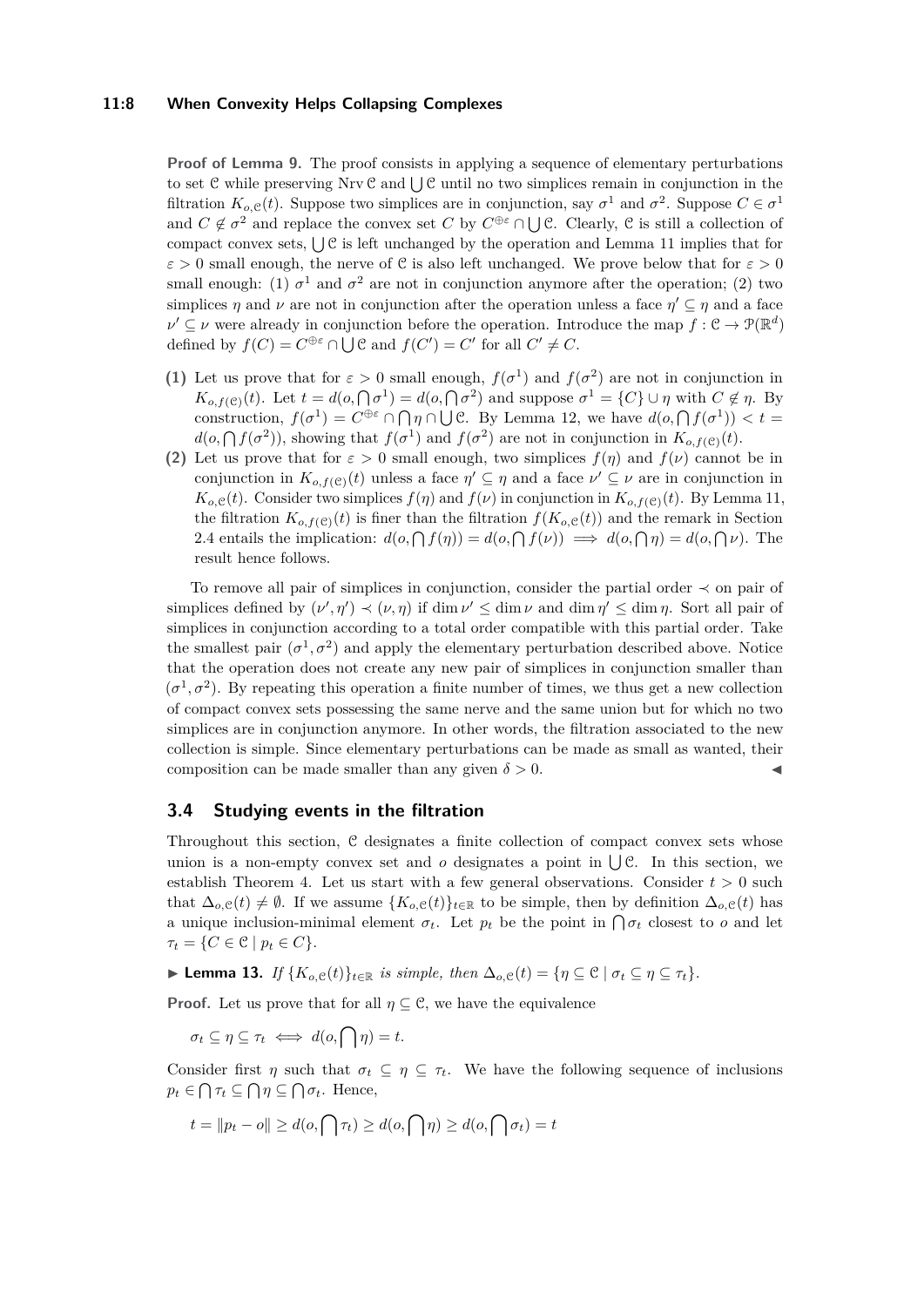#### **D. Attali, A. Lieutier, and D. Salinas 11:9 11:9 11:9**

showing that  $d(o, \bigcap \eta) = t$ . Conversely, consider  $\eta \subseteq \mathcal{C}$  such that  $d(o, \bigcap \eta) = t$  and let *x* be the point of  $\bigcap \eta$  closest to *o*. Observe that  $\sigma_t \subseteq \eta$  because  $\eta \in \Delta_{o,\mathcal{C}}(t)$  and therefore  $x \in \bigcap \eta \subseteq \bigcap \sigma_t$ . It follows that  $\bigcap \sigma_t$  contains two points *x* and  $p_t$  such that  $||x - o|| = ||p_t - o|| = t = d(o, \bigcap \sigma_t)$ . Because  $\bigcap \sigma_t$  is convex, there is a unique point in  $\bigcap \sigma_t$ at which the smallest distance to *o* is achieved, showing that  $p_t = x$  and therefore  $\eta \subseteq \tau_t$ .

Hence,  $\Delta_{o,\mathcal{C}}(t)$  has a unique inclusion-minimal element  $\sigma_t$  and a unique inclusion-maximal element  $\tau_t$ . More precisely,  $\Delta_{o,\mathcal{C}}(t)$  consists of all cofaces of  $\sigma_t$  in  $K_{o,\mathcal{C}}(t)$  and these cofaces are all faces of  $\tau_t$ . To prove that removing  $\Delta_{o,\mathcal{C}}(t)$  from  $K_{o,\mathcal{C}}(t)$  is a collapse, it suffices to establish that  $\tau_t \neq \sigma_t$ . Lemma [14](#page-8-0) below shows that  $p_t$  lies on the boundary of all the convex sets in  $\sigma_t$ .

<span id="page-8-0"></span>**Example 14.** *Consider*  $\eta \in \text{Nrv} \mathcal{C}$  *and let*  $x$  *be the point in*  $\bigcap \eta$  *closest to 0. Suppose*  $o \neq x$ *. If x lies in the interior of some C, then x is also the point in*  $\bigcap (\eta \setminus \{C\})$  *closest to o.* 

**Proof.** Suppose that *x* lies in the interior of some  $C \in \eta$ ; see Figure [4,](#page-8-1) left. Because  $o \neq x$ , we cannot have  $\eta = \{C\}$  and therefore  $\eta' = \eta \setminus \{C\}$  is non-empty. Let us prove that *x* is the point of  $\bigcap \eta'$  closest to *o*. Suppose for a contradiction that there exists a point *x'* in  $\bigcap \eta'$  closer to *o* than *x*. Since the map  $m \mapsto ||m - o||$  is convex and  $||x - o|| > ||x' - o||$ , the distance to  $o$  would be decreasing along the segment  $[x, x']$  in the vicinity of  $x$  and since this segment, in the vicinity of *x*, is contained in  $\bigcap \eta$  this would contradict the fact that *x* is the closest point to *o* in  $\bigcap \eta$ .  $\eta$ .

<span id="page-8-1"></span>

**Figure 4** Left: Counterexample to Lemma [14](#page-8-0) when sets in C are not convex. Right: Notation for the proof of Lemma [15.](#page-8-2)

If we were able to prove that  $p_t$  belongs to the interior of one of the convex sets of  $\tau_t$ , we would be done because we would be sure that  $\tau_t \neq \sigma_t$ . Unfortunately, this is not true in general (see point  $x_{ACD}$  in Figure [3](#page-5-1) for a counterexample) but becomes true if we slightly perturb C, as explained in Lemma [15.](#page-8-2)

<span id="page-8-2"></span>▶ **Lemma 15.** Let  $f: \mathcal{C} \to \mathcal{P}(\mathbb{R}^d)$  be a map such that for all  $C \in \mathcal{C}$ , the subset  $f(C)$  is *convex, compact and contains C in its interior. Suppose* Nrv  $f(\mathcal{C}) = f(N\mathbf{r}\mathbf{v}\mathcal{C})$ *. Suppose furthermore that all trigger points of*  $Nrv f(\mathcal{C})$  *lie in the interior of*  $\bigcup f(\mathcal{C})$ *. Let y be one of those trigger points.* If  $y \neq o$ *, then y lies in the interior of some*  $f(C) \in f(C)$ *.* 

**Proof.** Let  $\tau = \{C \in \mathcal{C} \mid y \in f(C)\}$ . Suppose for a contradiction that  $y \neq o$  and that *y* lies on the boundary of  $f(C)$  for all  $C \in \tau$ ; see Figure [4,](#page-8-1) right. Since Nrv  $f(\mathcal{C}) = f(\text{Nrv }\mathcal{C})$ , we have that  $y \in \bigcap f(\tau) \neq \emptyset$  implies that  $\bigcap \tau \neq \emptyset$ . Let x be a point in the latter intersection. For all  $C \in \tau$ , we have that *x* belongs to the interior of  $f(C)$  while *y* belongs to the boundary of  $f(C)$ . Thus, the vector  $y - x$  points outward  $f(C)$  at *y* for all  $C \in \tau$ . Since all convex sets  $f(C')$  for which  $C'$  not in  $\tau$  are at some positive distance from *y*, it follows that, on the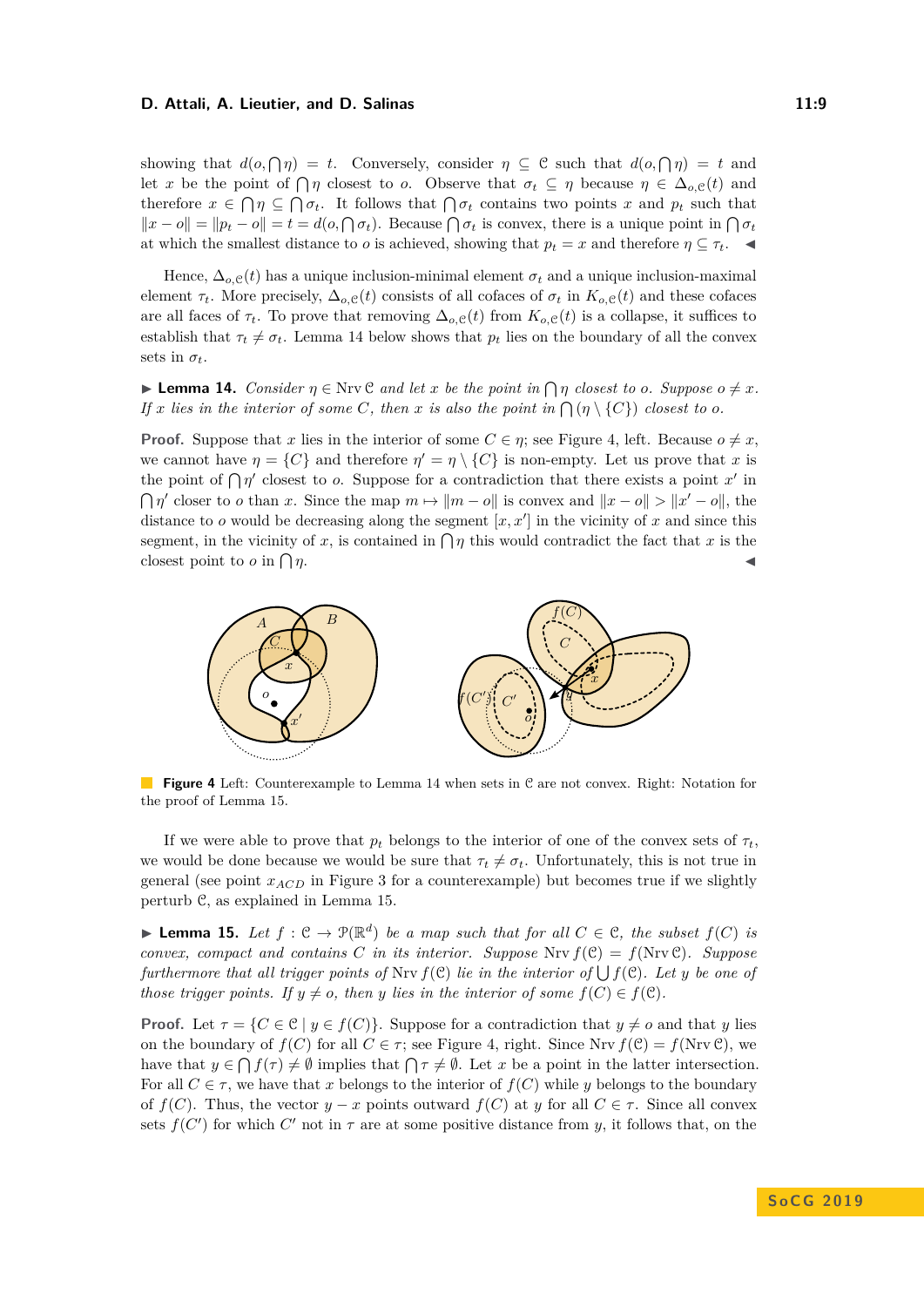#### **11:10 When Convexity Helps Collapsing Complexes**

segment starting from *y* in the direction  $y - x$ , points sufficiently close to *y* do not belong to  $\bigcup f(\mathcal{C})$ . In other words,  $y \in \partial \bigcup f(\mathcal{C})$ . But, *y* being a trigger point, *y* lies in the interior of  $\bigcup f(\mathcal{C})$ , yielding a contradiction.

Next lemma gives an example of perturbation *f* of C which ensures that after perturbing C with f, all trigger points of Nrv  $f(\mathcal{C})$  are in the interior of  $\bigcup f(\mathcal{C})$ ; see Figure [3.](#page-5-1)

<span id="page-9-1"></span><span id="page-9-0"></span>**Lemma 16.** *Consider*  $\varepsilon > 0$  *and a map*  $\alpha : \mathcal{C} \to \mathbb{R}$  *such that*  $0 \leq \alpha(C) \leq (\sqrt{C})^2$ 2 − 1)*ε. Let*  $f: \mathcal{C} \to \mathcal{P}(\mathbb{R}^d)$  *defined by*  $f(C) = C^{\oplus (\varepsilon + \alpha(C))} \cap (\bigcup \mathcal{C})^{\oplus \varepsilon}$ . Suppose  $o \in \bigcup \mathcal{C}$  and  $Nrv f(\mathcal{C}) =$  $f(\text{Nrv }\mathcal{C})$ *. Then, all trigger points of*  $\text{Nrv } f(\mathcal{C})$  *lie in the interior of*  $\bigcup f(\mathcal{C})$ *.* 



**Figure 5** Notation for the proof of Lemma [16.](#page-9-0)

**Proof.** Consider  $\eta \subseteq \mathcal{C}$  such that  $\bigcap f(\eta) \neq \emptyset$  and suppose for a contradiction that the trigger point *y* of  $f(\eta)$  lies on the boundary of  $\bigcup f(\mathcal{C})$ ; see Figure [5.](#page-9-1) Let *x* be the point in  $\bigcup \mathcal{C}$  closest to *y* and notice that (1)  $||x - y|| = \varepsilon$  because  $\bigcup f(\mathcal{C}) = (\bigcup \mathcal{C})^{\oplus \varepsilon}$  and (2)  $x \in \partial \bigcup \mathcal{C}$ . We claim that  $x \in \bigcap f(\eta)$ . Let *H* be the closed half-space which contains  $\bigcup \mathcal{C}$  and whose boundary passes through *x* while being orthogonal to the vector  $y - x$ . By construction, for all  $C \in \eta$ , there is a point  $x_C$  in  $\bigcup \mathcal{C}$  whose distance to *y* is equal to or less than  $\varepsilon + \alpha(C) \leq \sqrt{2\varepsilon}$ . Thus, *x*<sub>*C*</sub> ∈ *H* ∩ *B*(*y*,  $\sqrt{2}$ *ε*) ⊆ *B*(*x*, *ε*). Hence,  $|x - x_C|$  ≤ *ε* and therefore *x* belongs to *f*(*C*) for all  $C \in \eta$ , showing that  $x \in \bigcap f(\eta)$  as claimed. Note that  $o \in \bigcup \mathcal{C} \subseteq H$ . We thus have three points *o*, *x* and *y* such that  $y \notin H$ , *x* is the orthogonal projection of *y* onto *H* and  $o \in H$ . It follows that  $||x - o|| \le ||y - o||$  and since  $x \in \bigcap f(\eta)$ , this contradicts the fact that *y* is the trigger point of  $\eta$ , that is, the point of  $\bigcap f(\eta)$  closest to *o*.

We are now ready to prove Theorem [4.](#page-4-0)

**Proof of Theorem [4.](#page-4-0)** Let  $o \in \bigcup \mathcal{C}$ . By Lemma [10,](#page-6-1) for  $\varepsilon > 0$  small enough, Nrv $(\mathcal{C}^{\oplus \varepsilon}) =$ (Nrv  $\mathcal{C}$ )<sup> $\oplus \varepsilon$ </sup>. Clearly,  $\mathcal{C}^{\oplus \varepsilon}$  is a collection of compact convex sets whose union is convex since  $\bigcup (\mathcal{C}^{\oplus \varepsilon}) = (\bigcup \mathcal{C})^{\oplus \varepsilon}$ . Applying Lemma [9](#page-6-0) to the collection  $\mathcal{C}^{\oplus \varepsilon}$ , we obtain the existence of a perturbation  $f: \mathcal{C} \to \mathcal{P}(\mathbb{R}^d)$  of the form  $f(C) = C^{\oplus (\varepsilon + \alpha(C))} \cap (\bigcup \mathcal{C})^{\oplus \varepsilon}$  where  $\alpha: \mathcal{C} \to \mathbb{R}$  is a non-negative map such that (1) Nrv  $f(\mathcal{C}) = f(\text{Nrv }\mathcal{C})$  and (2) the filtration  $\{K_{o,f(\mathcal{C})}(t)\}_{t>0}$  is simple. Furthermore, the map  $\alpha$  can be chosen arbitrarily small and in particular bounded above by  $(\sqrt{2}-1)\varepsilon$ . Observe that such an f satisfies the assumptions of Lemma [16](#page-9-0) and therefore of Lemma [15.](#page-8-2) Letting  $\mathcal{D} = f(\mathcal{C})$ , we prove in the following paragraph that Nrv  $\mathcal{D}$ is collapsible which entails immediately that Nrv C is collapsible as the two are isomorphic.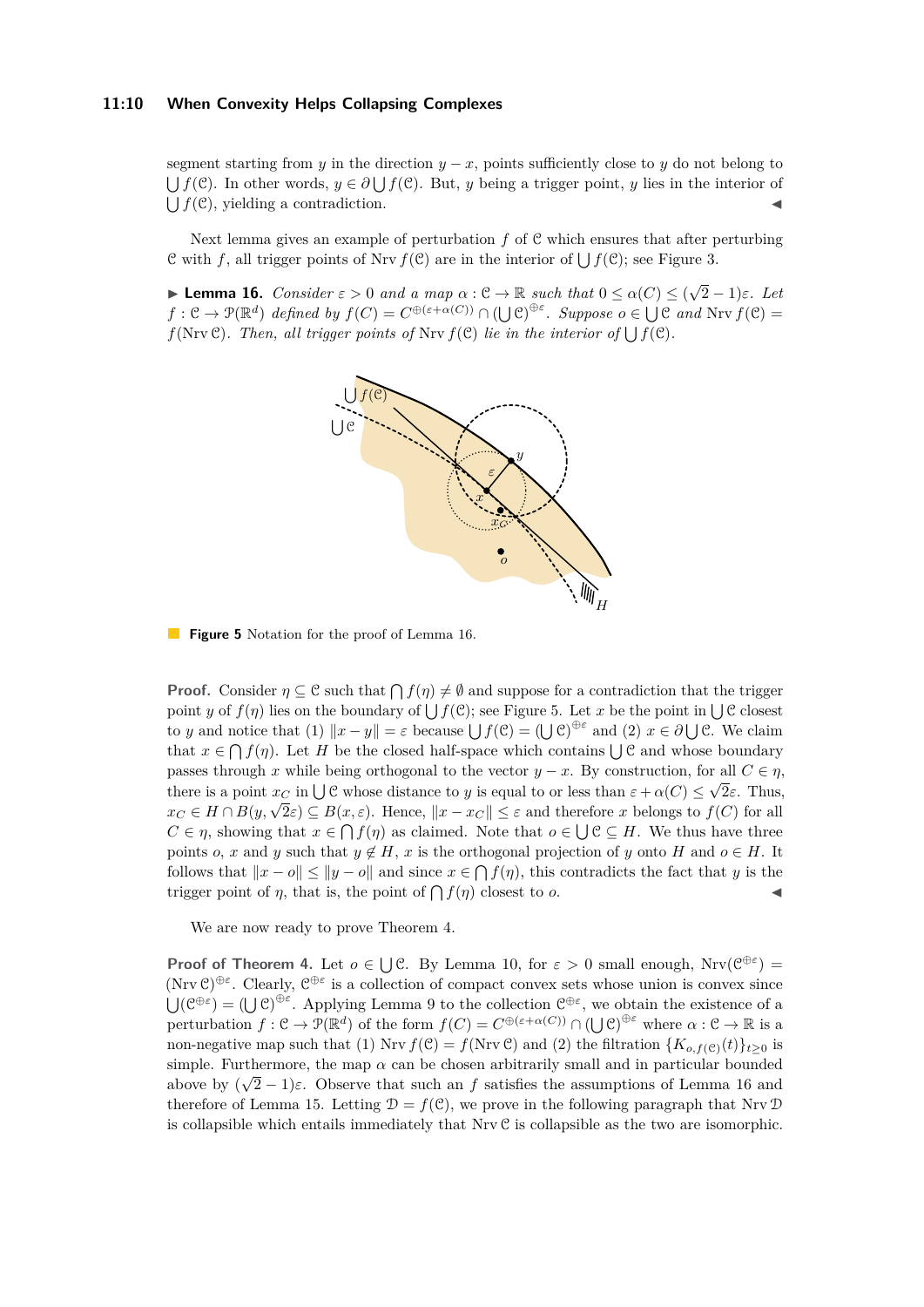#### **D. Attali, A. Lieutier, and D. Salinas 11:11 11:11**

By Lemma [8,](#page-5-2)  $K_{o,\mathcal{D}}(0)$  is collapsible. Let us prove that for all  $t > 0$  such that  $\Delta_{o,\mathcal{D}}(t) \neq$ ∅, the operation that removes ∆*o,*<sup>D</sup>(*t*) from *Ko,*<sup>D</sup>(*t*) is a collapse. Since the filtration  ${K_{o,\mathcal{D}}(t)}$ <sub>t</sub> > 0 is simple,  $\Delta_{o,\mathcal{D}}(t)$  has a unique inclusion-minimal element  $\sigma_t$ . Let  $p_t$  be the point in  $\bigcap \sigma_t$  closest to *o* and let  $\tau_t = \{D \in \mathcal{D} \mid p_t \in D\}$ . By Lemma [13,](#page-7-1)  $\Delta_{o,\mathcal{D}}(t)$  is the set of simplices  $\eta \in \text{Nrv } \mathcal{D}$  such that  $\sigma_t \subseteq \eta \subseteq \tau_t$ . Let us show that  $\sigma_t \neq \tau_t$ . By Lemma [14,](#page-8-0)  $p_t$  lies on the boundary of all sets in  $\sigma_t$ . By Lemma [15,](#page-8-2)  $p_t$  lies in the interior of at least one set *D* in  $\tau_t$ . Hence,  $\tau_t \neq \sigma_t$  and the operation that removes  $\Delta_{o,\mathcal{D}}(t)$  from  $K_{o,\mathcal{D}}(t)$  is a collapse.

# **4 Collapsing Rips complexes**

In this section, we turn our attention to Rips complexes. Given a point set *S* and a scale parameter *r*, the Rips complex  $\mathcal{R}(S,r)$  is the simplicial complex whose simplices are subsets of points in *S* with diameter at most 2*r*. Rips complexes are examples of flag completions. Recall that the flag completion of a graph  $G$ , denoted  $\text{Flag}(G)$ , is the maximal simplicial complex whose 1-skeleton is  $G$ . Let  $G(S, r)$  denote the graph whose vertices are the points  $S$ and whose edges connect all pairs of points within distance 2*r*. The Rips complex of *S* with parameter *r* is  $\mathcal{R}(S, r) = \text{Flag}(G(S, r))$ . It is the largest simplicial complex sharing with the Čech complex  $C(S, r)$  the same 1-skeleton. However, the Rips complex has the computational advantage over the Čech complex to be a flag completion: it suffices to compute its 1-skeleton to encode the whole complex. In this section, we prove that if *S* samples sufficiently densely  $Hull(S)$ , then the Rips complex is collapsible for a suitable value of the scale parameter.

<span id="page-10-0"></span>

**Figure 6** From left to right: Our proof technique (illustrated here when  $S = \{a, b, c, d\}$ ) consists in sweeping space with a sphere centered at  $o \in Hull(S)$  and whose radius *t* continuously decreases from  $+\infty$  to 0. We deduce from the sweep a sequence of collapses reducing  $\mathcal{R}(S,\alpha)$  to a vertex.

<span id="page-10-1"></span>► **Theorem 17.** Let  $S \neq \emptyset$  be a finite set of points in  $\mathbb{R}^d$  and  $r > 0$ . If  $\text{Hull}(S) \subseteq S^{\oplus (2-\sqrt{3})r}$ , *then there exists a sequence of extended collapses reducing* R(*S, r*) *to a vertex in such a way that the result of each extended collapse is a flag complex.*

**Proof.** Set  $r = 1$  and write  $B_x$  for the closed unit ball centered at x. Fix a point o in the convex hull of *S*. We construct a sequence of collapses by sweeping the space with a sphere centered at *o* and whose radius  $t \geq 0$  continuously decreases from  $+\infty$  to 0. Specifically, let  $G_t$  be the graph whose vertices are points  $s \in S$  such that  $B(o, t) \cap B_s \neq \emptyset$  and whose edges connect all pair of points  $a, b \in S$  such that  $B(o, t) \cap B_a \cap B_b \neq \emptyset$ . Let  $K_t = \text{Flag } G_t$ . Clearly,  $G_{+\infty} = G(S, 1)$  and  $K_{+\infty} = \text{Flag } G_{+\infty} = \mathcal{R}(S, 1)$ . We claim that  $K_0$  is collapsible. Indeed, the vertex set of  $K_0$  is the set of points  $\tau_0 = \{s \in S \mid o \in B_s\} = S \cap B_o$  which is non-empty since  $o \in Hull(S) \subseteq S^{\oplus 1}$ . It follows that  $K_0 = Flag G_0$  consists of  $\tau_0$  and all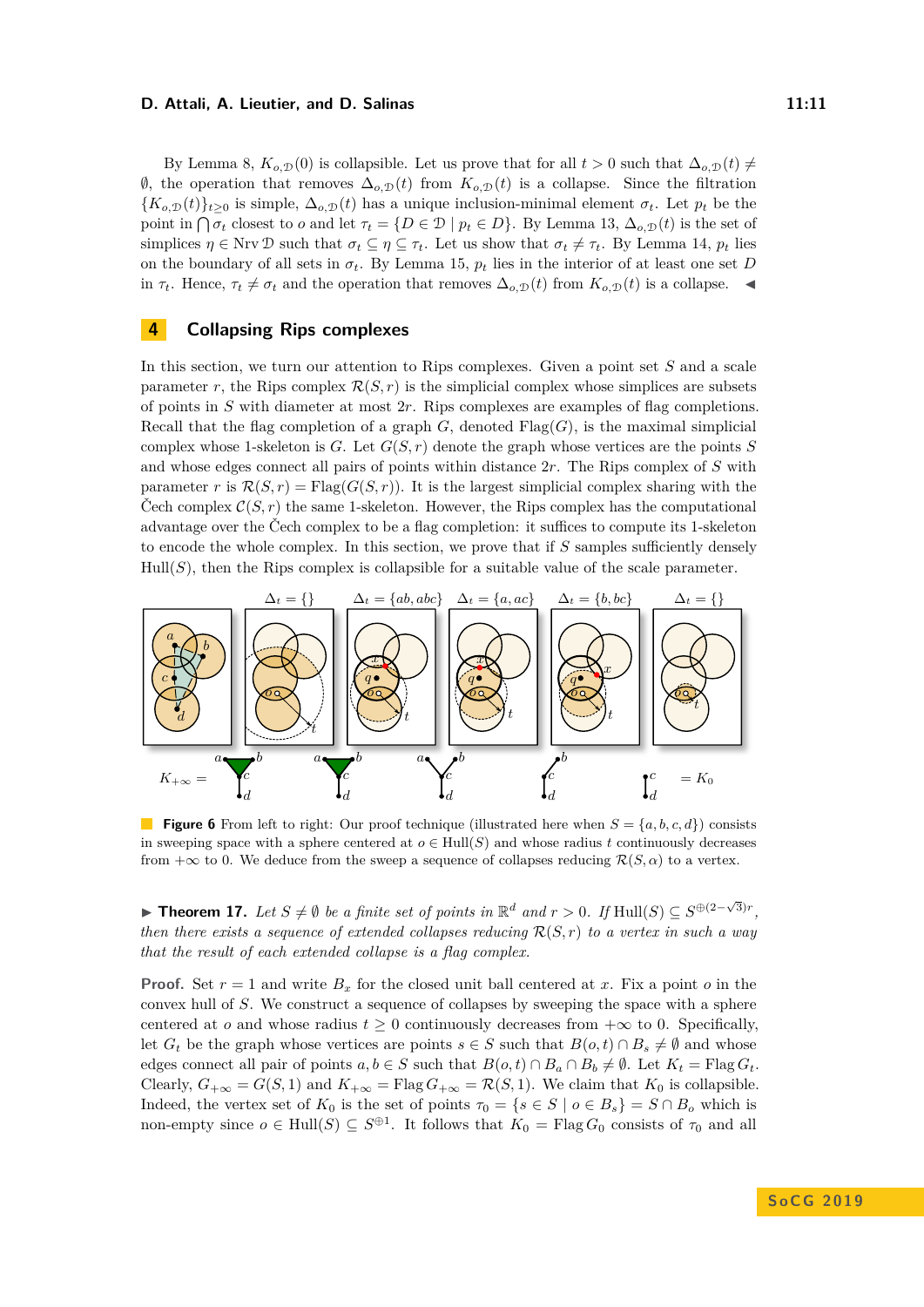#### **11:12 When Convexity Helps Collapsing Complexes**

its faces and is collapsible. As we continuously decreases t from  $+\infty$  to 0, changes in the simplicial complex  $K_t$  occur whenever a vertex or an edge disappears from the graph  $G_t$ ; see Figure [6.](#page-10-0) Generically, we may assume that these events do not happen simultaneously.

When a vertex *a* disappears from  $G_t$  at time *t*, the intersection  $B(o, t) \cap B_a$  reduces to a single point  $x$ ; see Figure [7,](#page-11-0) left. In this situation, we claim that the link of  $a$  in  $K_t$ is the closure of the simplex  $\tau_x = S \cap B_x \setminus \{a\}$ . First, note that  $\tau_x$  is non-empty since *x* lies on the segment connecting *o* to *a* and therefore belongs to the convex hull of *S* which is contained in  $S^{\oplus 2-\sqrt{3}}$ . Hence, there is a point  $s \in S$  in the interior of  $B_x$  and  $\tau_x \neq \emptyset$ . Furthermore,  $\tau_x$  is precisely the vertex set of the link since an edge *au* belongs to  $K_t$  if and only if  $B(o, t) \cap B_a \cap B_u \neq \emptyset$  with  $u \in S \setminus \{a\}$  which can be reformulated as  $u \in S \cap B_x \setminus \{a\}$ . Finally, any two vertices *u* and *v* in the link are connected by an edge since clearly  $u, v \in \tau_x$ implies  $B(o, t) \cap B_u \cap B_v \supset \{x\}$ . We have just proved that the link of *a* in  $K_t$  is the closure of a simplex. Thus, removing the star of  $a$  from  $K_t$  is a classical collapse.

<span id="page-11-0"></span>

**Figure 7** Notation for the proof of Theorem [17.](#page-10-1) Two kinds of events may occur: either a vertex collapse (on the left) or an edge collapse (on the right). The edge collapse is illustrated when triangle *oab* is equilateral.

When an edge *ab* disappears from  $G_t$  at time *t*, there exists a point *x* such that  $\{x\}$  =  $B(o, t) \cap B_a \cap B_b$ ; see Figure [7,](#page-11-0) right. Note that *x* lies in the convex hull of  $\{a, b, o\}$  and therefore lies in the convex hull of *S*. Since Hull(*S*)  $\subseteq$  *S*<sup>⊕2− $\sqrt{3}$ , there exists *u* ∈ *S* such that</sup>  $||u - x|| \leq 2 - \sqrt{3}$ . In particular,  $x \in B_u$  which ensures that both  $x \in B(o, t) \cap B_a \cap B_u \neq \emptyset$ and  $x \in B(o, t) \cap B_b \cap B_u \neq \emptyset$  and therefore *u* belongs to the link of *ab* in  $K_t$ . We claim that the link of *ab* is a cone with apex *u*. Consider a point  $v \in S$  which belongs to the link of *ab* in  $K_t$ . Equivalently, both  $B(o, t) \cap B_a \cap B_v \neq \emptyset$  and  $B(o, t) \cap B_b \cap B_v \neq \emptyset$  and Lemma [19](#page-13-0) implies that  $B(o,t) \cap B(x,\sqrt{3}-1) \cap B_v \neq \emptyset$ . Since  $||u-x|| \leq 2-\sqrt{3}$ , we have *B*(*x*,  $\sqrt{3} - 1$ )  $\subseteq B_u$  and therefore we also have  $B(o, t) \cap B_u \cap B_v \neq \emptyset$ , showing that *uv* also belongs to the link of  $ab$  in  $K_t$ . We have just proved that the link of  $ab$  in  $K_t$  is a cone. Thus, removing the star of  $ab$  from  $K_t$  is an extended collapse.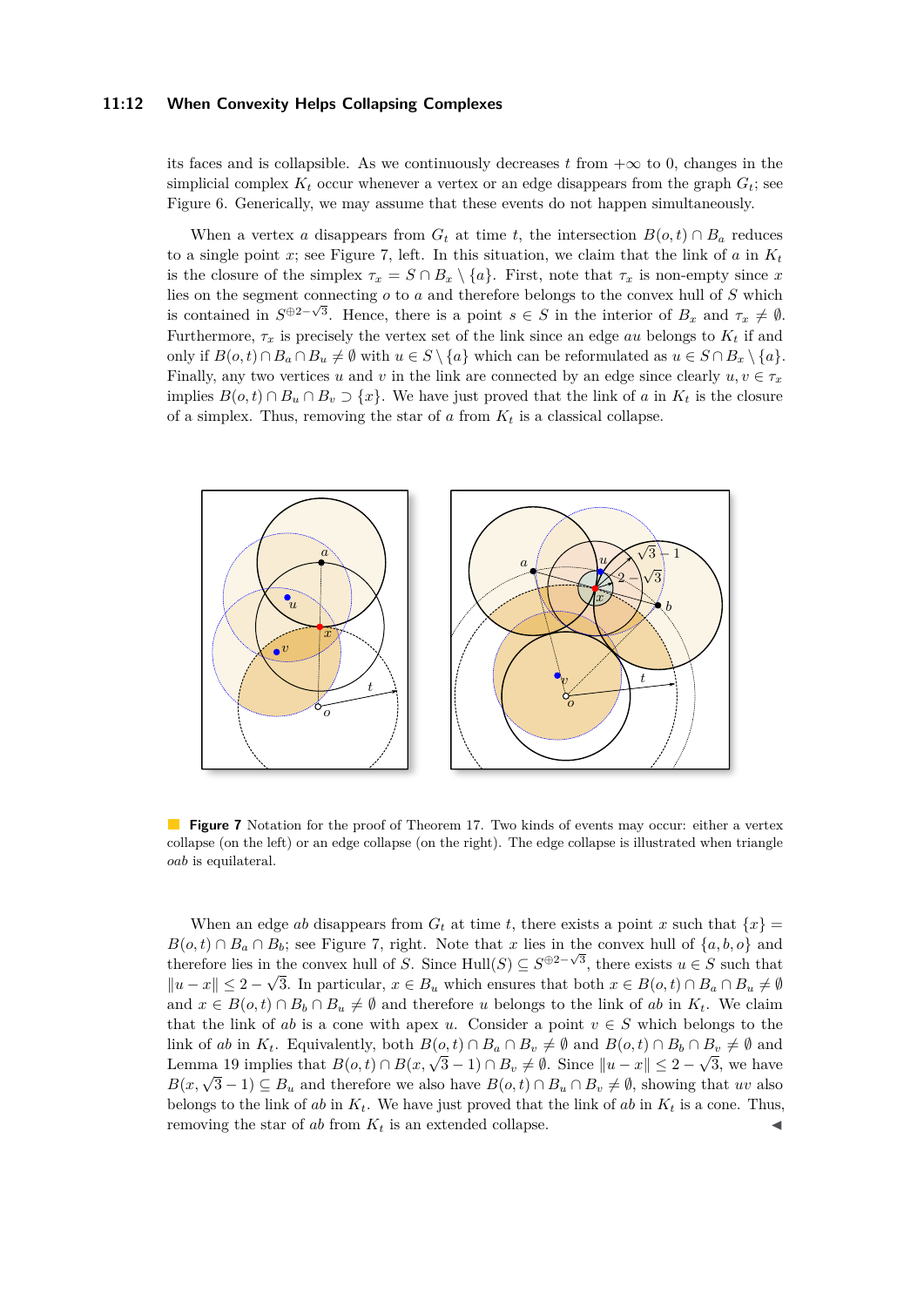<span id="page-12-1"></span>

**Figure 8** Notation for the proof of Lemma [18.](#page-12-0)

### **4.1 Two geometric lemmas**

The proof of Theorem [17](#page-10-1) relies on two geometric lemmas. The first one states facts about three disks in the plane that intersect pairwise but have no common intersection (Lemma [18\)](#page-12-0). It will allow us to deduce facts about the way four balls intersect in  $\mathbb{R}^d$  (Lemma [19\)](#page-13-0). As before,  $B_x$  denotes the unit closed ball centered at  $x$ .

<span id="page-12-0"></span>**Lemma 18.** Let  $D_a$ ,  $D_b$  and  $D_c$  be three disks with radius equal to or less than one and *such that any two disks have a non-empty intersection while the three together have no common intersection. Let*  $q_{ab}$  *be the point of*  $D_a \cap D_b$  *closest to the center of*  $D_c$ *. There exists a point*  $q_c \in D_c$  *such that:* 

- $f$  *for all points*  $\alpha \in D_a \cap D_c$  *and*  $\beta \in D_b \cap D_c$ *, the point*  $q_c$  *is in the convex hull of*  $\alpha$ *,*  $\beta$ and  $q_{ab}$ ;
- $\|q_c q_{ab}\| \leq \sqrt{3} 1.$

**Proof.** Consider the disk  $D_m$  whose boundary is tangent to the boundaries of the three disks  $D_a$ ,  $D_b$  and  $D_c$  and whose interior intersects none of the three disks  $D_a$ ,  $D_b$  and  $D_c$ . For  $x \in \{a, b, c\}$ , the two disks  $D_x$  and  $D_m$  intersect in a single point  $q_x$ ; see Figure [8,](#page-12-1) left. Let  $\alpha \in D_a \cap D_c$  and  $\beta \in D_b \cap D_c$ . We claim that  $q_c$  belongs to the convex hull of  $\alpha, \beta$  and  $q_{ab}$ . Indeed, for  $x \in \{a, b, c\}$ , let  $H_x$  be the half-plane that contains  $D_x$  and avoids the interior of  $D_m$ . We have  $\alpha \in H_a \cap H_c$ ,  $\beta \in H_b \cap H_c$ , and  $q_{ab} \in H_a \cap H_b$ . The triangle  $\alpha \beta q_{ab}$  covers the closure of  $\mathbb{R}^2 \setminus (H_a \cup H_b \cup H_c)$  and therefore  $q_c$ .

Let us prove that  $||q_c - q_{ab}|| \leq \sqrt{3} - 1$ . For  $x \in \{a, b, c\}$ , we denote the center of  $D_x$  by  $z_x$  and its radius by  $\rho_x$ . We are going to transform the three disks  $D_a$ ,  $D_b$  and  $D_c$  in such a way that after the transformation:

- **(i)** the three disks intersect pairwise but have no common intersection;
- **(ii)** the distance between *q<sup>c</sup>* and *qab* is at least as large as it was before the transformation; (iii)  $\rho_x \leq 1$  for  $x \in \{a, b, c\};$
- **(iv)** the centers *za*, *zb*, and *z<sup>c</sup>* form an equilateral triangle of side length two.

Let  $q'_c$  be the point on the boundary of  $D_m$  that is farthest away from  $q_{ab}$ ; see Figure [8,](#page-12-1) right. Clearly,  $||q'_{c} - q_{ab}|| \ge ||q_{c} - q_{ab}||$ . The two tangency points  $q_{a}$  and  $q_{b}$  decompose the boundary of  $D_m$  in two arcs and it is not difficult to see that one of them contains both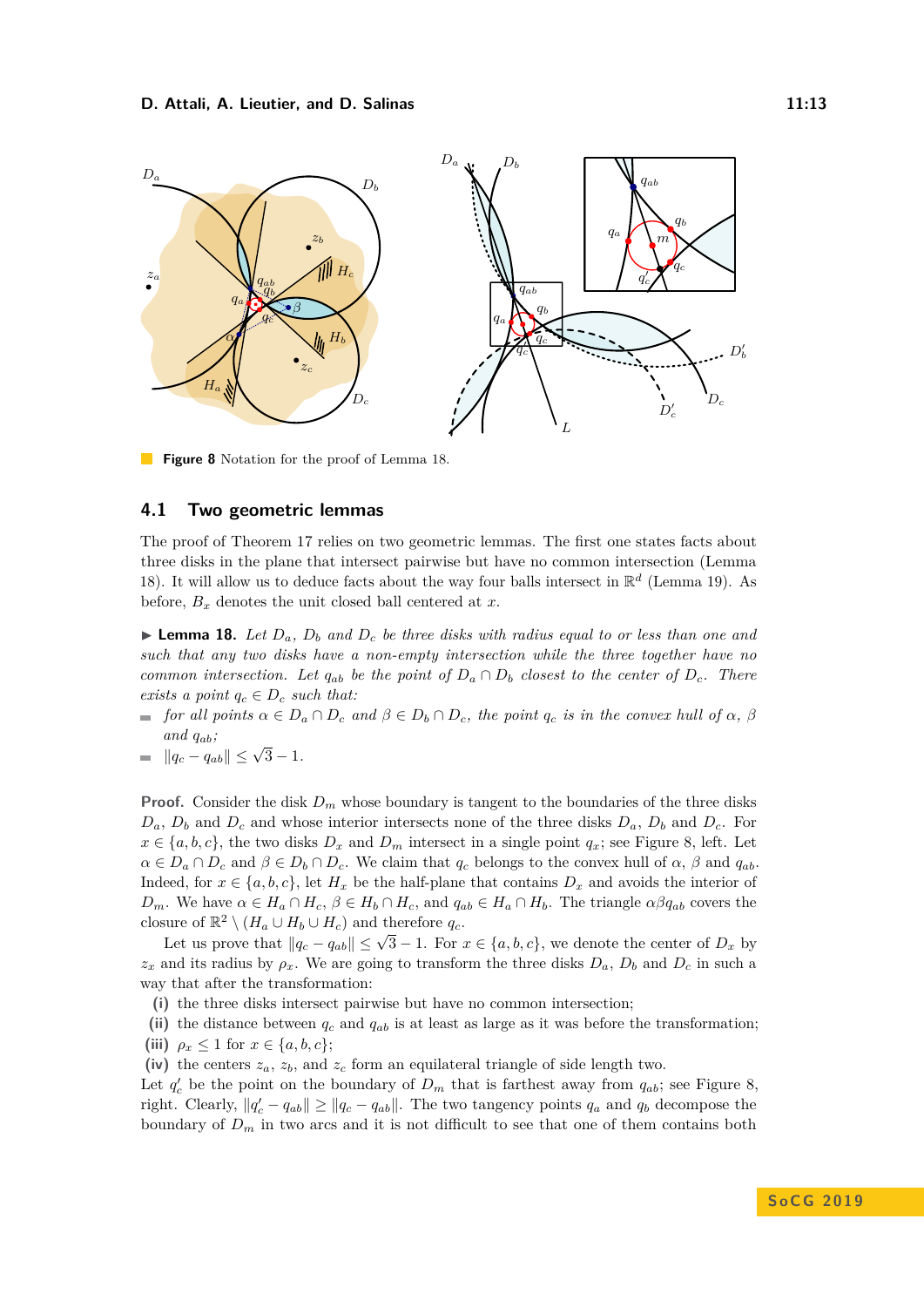#### <span id="page-13-1"></span>**11:14 When Convexity Helps Collapsing Complexes**



**Figure 9** Notation for the proof of Lemma [19.](#page-13-0)

 $q_c$  and  $q_c'$ . Consider the disk  $D_c'$  obtained by rotating  $D_c$  around *m* until it meets  $q_c'$ . As we do so, the rotated disk maintains a contact with at least one of the two disks  $D_a$  or  $D_b$ . Without loss of generality, we may assume that  $D_a \cap D'_c \neq \emptyset$ . Let *L* be the straight-line passing through  $q_{ab}$ ,  $q'_c$  and *m*. Let  $D'_b$  be the symmetric of  $D_a$  with respect to *L*. We have  $D'_b \cap D'_c \neq \emptyset$ . The two boundaries of  $D_a$  and  $D'_b$  meet in two points, one of them being  $q_{ab}$ . If we replace  $D_b$  by  $D'_b$  and  $D_c$  by  $D'_c$ , it is easy to check that now the three disks  $D_a$ ,  $D_b$ and  $D_c$  satisfies (i), (ii) and (iii) and their centers form an isosceles triangle. We can then further transform the three disks in such a way that after the transformation, they satisfy in addition (iv). When this is the case, we clearly have  $||q_c - q_{ab}|| = \sqrt{3} - 1$ .

<span id="page-13-0"></span> $\blacktriangleright$  **Lemma 19.** Let a and b be two points such that  $B_a$  and  $B_b$  have a non-empty intersection. *Let o be a point such that*  $d(o, B_a \cap B_b) = t > 0$ *. Let x be the (unique) point of*  $B_a \cap B_b$ *closest to o. Any unit ball which has a non-empty intersection with both*  $B_a \cap B(o, t)$  and  $B_b \cap B(o,t)$  *has a non-empty intersection with*  $B(x, \sqrt{3}-1) \cap B(o,t)$ *.* 

**Proof.** Note that  $x \in B(o, t)$ . Let *c* such that  $B_c \cap B_a \cap B(o, t) \neq \emptyset$  and  $B_c \cap B_b \cap B(o, t) \neq \emptyset$ . **If**  $x \in B_c$ , then the claim holds trivially since  $x \in B(x, \sqrt{3}-1) \cap B(o,t)$ . Let us assume from now on that  $x \notin B_c$ . Take  $\alpha \in B_c \cap B_a \cap B(o, t)$  and  $\beta \in B_c \cap B_b \cap B(o, t)$  and consider a 2-plane  $\Pi$  that contains the three points  $x$ ,  $\alpha$  and  $\beta$ . This 2-plane intersects the four balls  $B_a$ ,  $B_b$ ,  $B_c$  and  $B(o, t)$  in four disks that we denote respectively  $D_a$ ,  $D_b$ ,  $D_c$  and  $D_o$ ; see Figure [9.](#page-13-1) The three disks  $D_a$ ,  $D_b$  and  $D_o$  have a non-empty intersection reduced to point *x*. We have  $\alpha \in D_c \cap D_a \cap D_o \neq \emptyset$ ,  $\beta \in D_c \cap D_b \cap D_o \neq \emptyset$  and  $x \notin D_c$ .

Let  $z_c$  be the center of  $D_c$ . We claim that *x* is the point of  $D_a \cap D_b$  closest to  $z_c$ . Define the *outer cone* of  $D_a \cap D_o$  at *x* as the set of points:

 $\mathcal{K}_{aa}(x) = \{y \in \Pi \mid \forall z \in D_a \cap D_o, \ \langle y - x, z - x \rangle \leq 0\}.$ 

Equivalently,  $\mathcal{K}_{ao}(x)$  is the set of points whose distance from x is less than or equal to the distance from any other point of  $D_a \cap D_o$ . The fact that  $x \notin D_c$  while  $\alpha \in D_c$  implies that  $||z_c - \alpha|| \le ||z_c - x||$ . Thus,  $\alpha$  is a point in the intersection  $D_a \cap D_o$  closer to  $z_c$  than *x*. Equivalently,  $z_c \notin \mathcal{K}_{ao}(x)$ . Similarly,  $z_c \notin \mathcal{K}_{bo}(x)$ . Since  $\mathcal{K}_{ao}(x) \cup \mathcal{K}_{bo}(x) \cup \mathcal{K}_{ab}(x) = \Pi$ , it follows that  $z_c \in \mathcal{K}_{ab}(x)$ . In other words, *x* is the point of  $D_a \cap D_b$  closest to  $z_c$  as claimed.